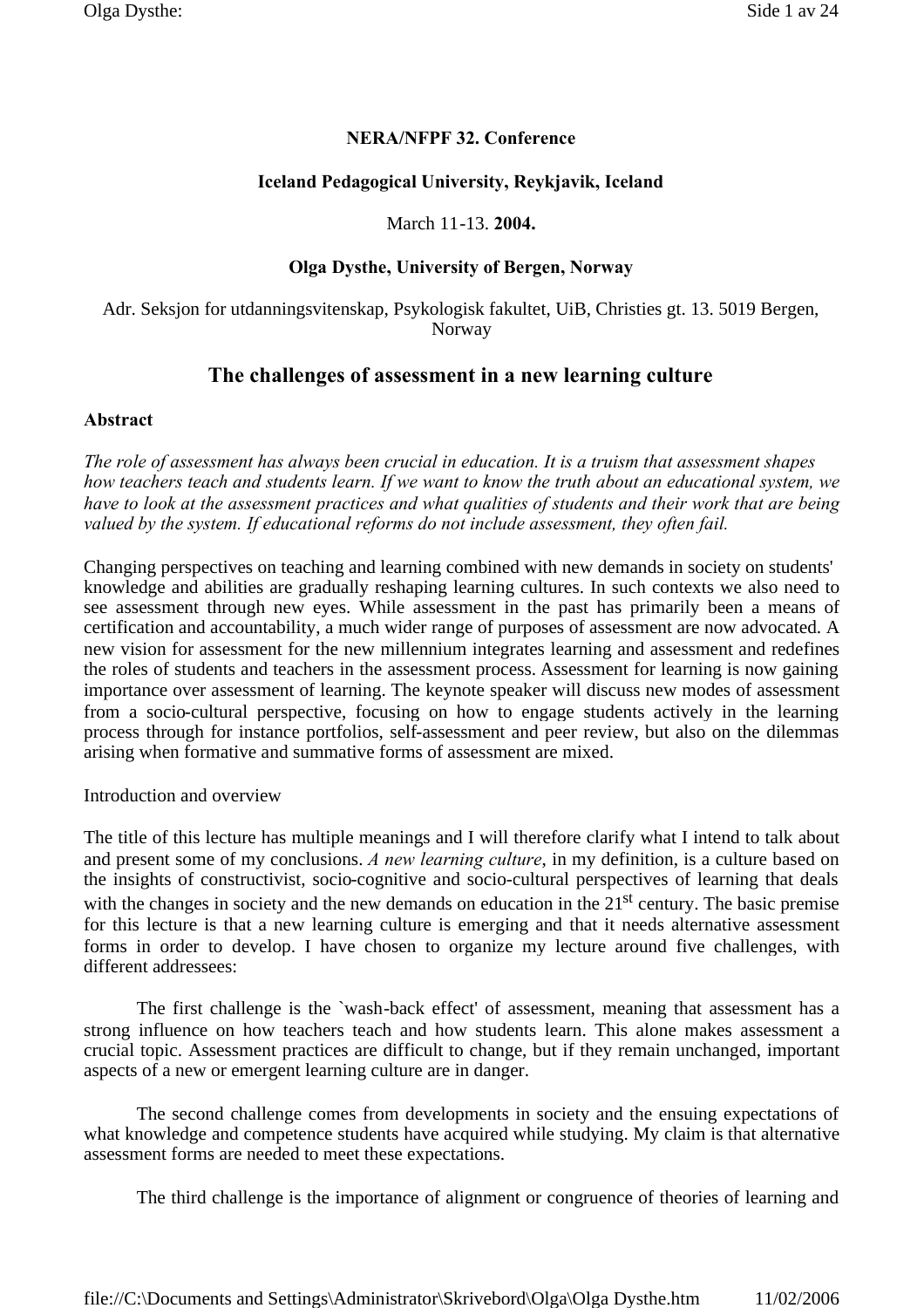assessment. Today we experience a gap between theories underpinning a new learning culture and the tacit theories underlying traditional assessment practices.

The fourth challenge is how teachers and students, who are socialized into traditional assessment practices, deal with the new modes of assessment. I will use an empirical study of portfolio assessment in Norwegian teacher education to illustrate some dilemmas as experienced at grass root level.

The fifth and last challenge I want to focus on is how to meet the strong international trend of measurement and accountability, and I will argue that unless alternative assessment practices are theoretically grounded and quality secured, and unless educational researchers and teachers join forces, the strength of the international testing regime may sweep alternative assessment away and bring the new learning culture with it.

Because I have been working in the interface between writing research and education for many years, I have chosen an example from writing research to frame this lecture. I have noticed that even though writing research is concerned with issues of development, learning and assessment, education research and writing research seem to function as quite separate research communities with their own conferences and journals, and the knowledge created in one area is surprisingly unknown to researchers in the other. I will also exemplify my points by referring to recent studies of portfolio assessment in Norway.

#### I.**The challenge of the wash-back effect of assessment: a historical example**

The strong influence of assessment on teaching and learning is much talked about but rarely documented. I would like to start by telling you the first part of a true story about the transformation of a learning and assessment culture. It is based on first hand experience, but it has also been published in the last issue of the journal *Assessment of Writing*.

In 1985-86, on leave from my job as a teacher in the Norwegian secondary school, I spent a year in southern California, where I visited classrooms all over the San Diego School district. I had a small grant to study the use of computers in schools, but I ended up studying the way they taught and assessed writing. I had discovered the writing process movement and happened, by sheer luck, to be caught up in the midst of an incredible period of educational change. In the mid 1980s the state of California challenged the pervasive testing culture in the United States, and became a progressive innovator in assessment development and in the professional development of teachers. The California Assessment Program (CAP) had initiated "the most ambitious achievement test in writing in the nation, a direct assessment of writing that evaluated a variety of genres and forms" (Murphy 2003, p 24).

The CAP was the product of a broader movement toward performance assessment that had begun earlier. Politicians had been convinced by educational researchers and teachers that the previously dominating multiple-choice tests did not tap into the full range of students' knowledge and abilities and were to be replaced by alternative assessment formats.

California Writing Project, well known throughout the whole of the US, and also in Scandinavia, supported the change and provided staff development, directly linked to the writing assessment. Scoring guides were part of the widespread support material that was produced. The reformers worked from a pragmatic position, formulated by an American colleague: "If you can't remove the testing system, and if teachers will always teach to the test, our job is to create tests worth teaching to."

I happened to come in the middle of all this and experienced what in effect was a transformation of a learning and assessment culture in the largest of the American states, with a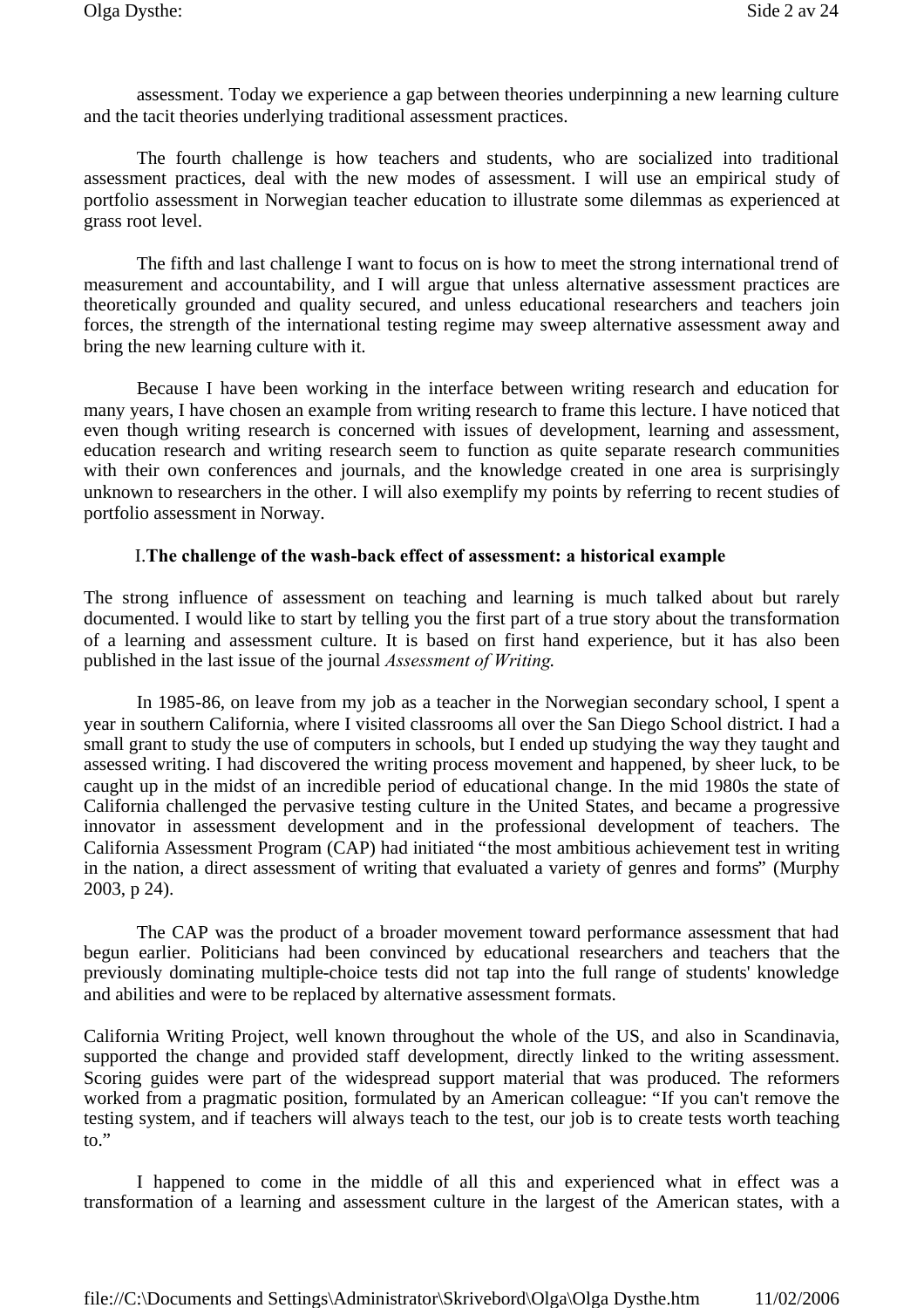population of more than 20 million. When I came back in 1990 as a doctoral student at the University of California, Berkley, writing research was burgeoning, portfolio assessment was being introduced in writing classrooms, there was a shift in the predominantly cognitive theory base, with its focus on the individual, towards a socio-cognitive and socio-cultural foundation for writing theory and pedagogy. I will return to the second part of this story, which does not have a happy ending, but let us consider *what lessons can be drawn from the California story:*

- First of all it is encouraging because it tells us that learning and assessment cultures *can* change.
- Second, it confirms that assessment is "the tail that wags the dog". There is no doubt that the change in assessment became the engine of the change process, and a strong engine was needed to move this large state, where the measurement culture was just as entrenched as in the rest of the US.
- Third, it documented that educational researchers deeply committed to classroom practices in coalition with teachers represent a strong force. The change was teacher driven, but needed the theoretical anchoring in writing and learning theory provided by Harvard scholar Janet Emig, Linda Flowers at Carnegie Mellon, Shirley Brice Heath at Stanford, Charles Cooper at UCSD, Ann Dyson at Berkeley and many others who provided landmark research studies underpinning the new practices.
- Fourth, new assessment forms involve a major conceptual shift and both teachers' and students' need support to change their practices. We must be alert to the danger of trivialized and subjective assessment practices under the guise of new assessment, if the changes are not anchored.

The driving force behind the innovation of the teaching and assessment culture in California was the conviction that students needed a much broader writing competence to meet the demands of their future lives. This meant a change from just teaching and testing writing as a decontextualized skill to focusing more authentic forms of writing. Schools and universities have a duty to prepare their students for the demands of the future, and this is also a challenge to test makers. I will therefore in the next section briefly discuss some challenges of the 21st century.

# **II. The challenge from developments in society**

# 1. **What knowledge, skills and experiences do students in the 21. century need?**

When the role of student assessment is changing today, it is "largely because today's students face a world that will demand knew knowledge and abilities, and the need to become life-long learners in a world that will demand competences and skills not yet defined" (Segers, Dochy, Cascallar 2003, p.1). People at all times have been `lifelong learner', but today the term takes on a new meaning because of the rapid changes. Our students need to learn how to learn because the knowledge and the skills they have acquired in schools and universities will be outdated or not sufficient. Students will still need solid basic knowledge, but they need also to develop a broad range of competences besides disciplinary content knowledge. The society of tomorrow will require people who are flexible and able to continue to acquire new knowledge and learn new skills. All this is common knowledge now.

The information age is characterized by a steadily growing, dynamic and changing mass of information. Students need digital literacy, but also a variety of competences in order to function well in the information society. Birenbaum (1996) has analyzed and categorized these competences and skills in the following way:

a) cognitive competences such as problem solving, critical thinking, formulating questions, searching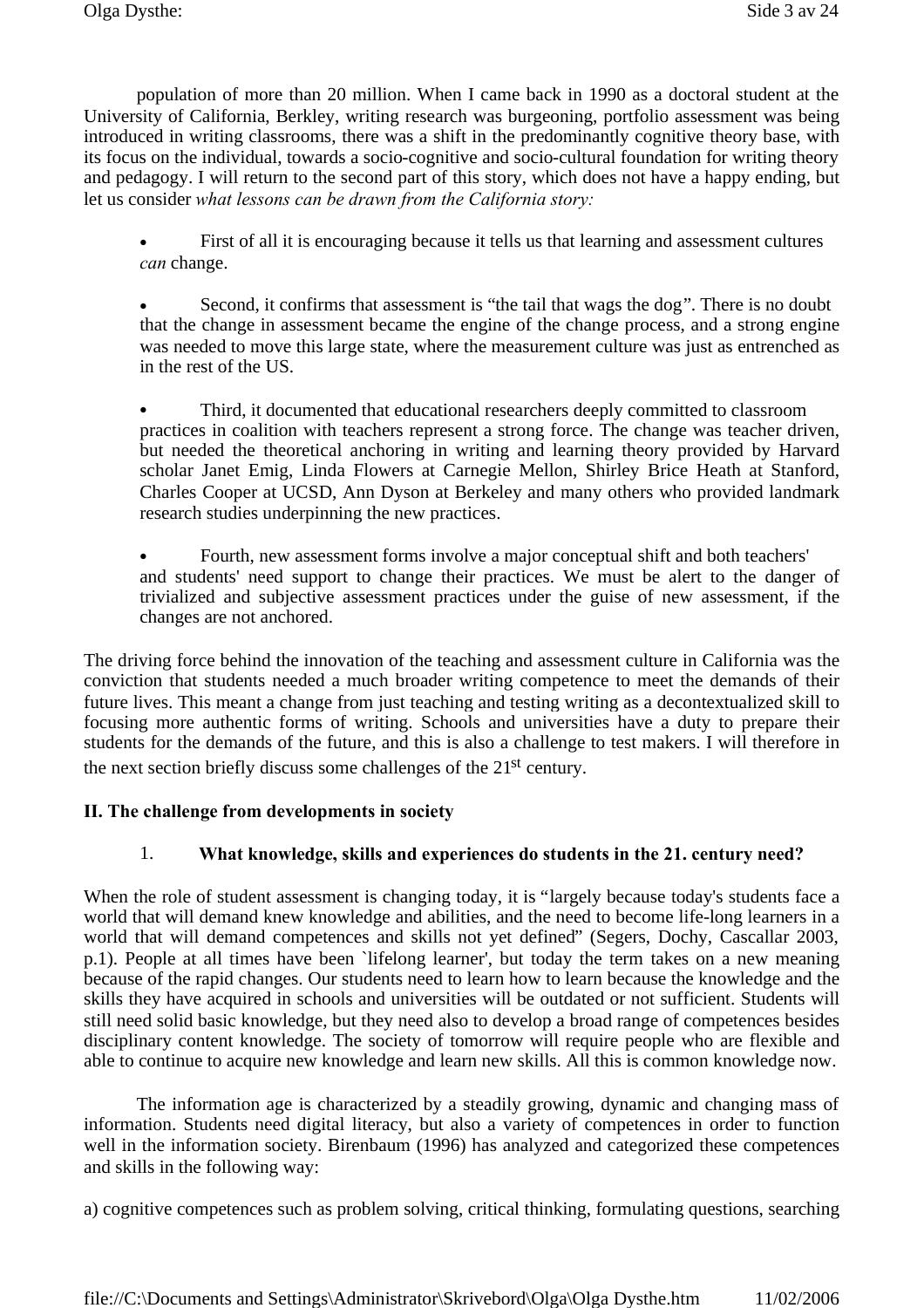for relevant information, making informed judgements, efficient use of information, conducting observations, investigations, inventing and creating new things, analyzing data, presenting data communicatively, oral and written expression; b) meta-cognitive competences such as selfreflection, or self-evaluation; c) social competences such as leading discussions, persuading, cooperating, working in groups, etc. and d) affective dispositions such as for instance perseverance, internal motivation, self-efficacy, independence, flexibility, or coping with frustrating situations (Birenbaum, 1996, p. 4).

It can be discussed to what extent these competences are actually new or more important than before. The main point, however, is not the newness, but the fact that a learning culture for the  $21<sup>st</sup>$  century must help students develop these competences as an integral part of acquiring content knowledge. In higher education there is an increasing awareness that traditional lecture based teaching and exams are insufficient to meet such goals, and at the same time the previous strong division between learning in school and learning at work is becoming less clear.

In Europe OECD has conducted a large scale investigation among university graduates, employers and academics in 16 countries to establish a list of the most needed competences in higher education (also called `capabilities', `generic attributes', `key skills' or `key learning outcomes'). The result is as follows for all the three groups:

- 1. Capacity for analysis and synthesis
- 1. Capacity to learn
- 1. Problem solving
- 2. Capacity for applying knowledge in practice
- 3. Capacity to adapt to new situations
- 3. Concern for quality
- 4. Information management skills
- 4. Ability to work autonomously
- 5. Teamwork
- 6. Capacity for organisation and planning

Interestingly, 'teamwork' is much higher on the list of employers and university graduates, than among academics!

It should be obvious to most people that `back to basics' and traditional testing is not the way to foster these competences, - a new learning culture is needed. Introducing new technology is not in itself a solution, because unfortunately educational programs that utilize information technology, too often digitalize oldfashioned knowledge instruction (Engelsen 2003).

And if "we get what we assess", how do we assess competencies? Should we follow Australia, for instance where they have developed a compulsory standardized national test for all university students, called "the Graduate Skills Assessment Test"? Australian education specialists warn against this, and claim that it will result in instrumentalism and reductionism to impose a decontextualized tests in areas where sensitivity to context and culture is important (Clerehan et al,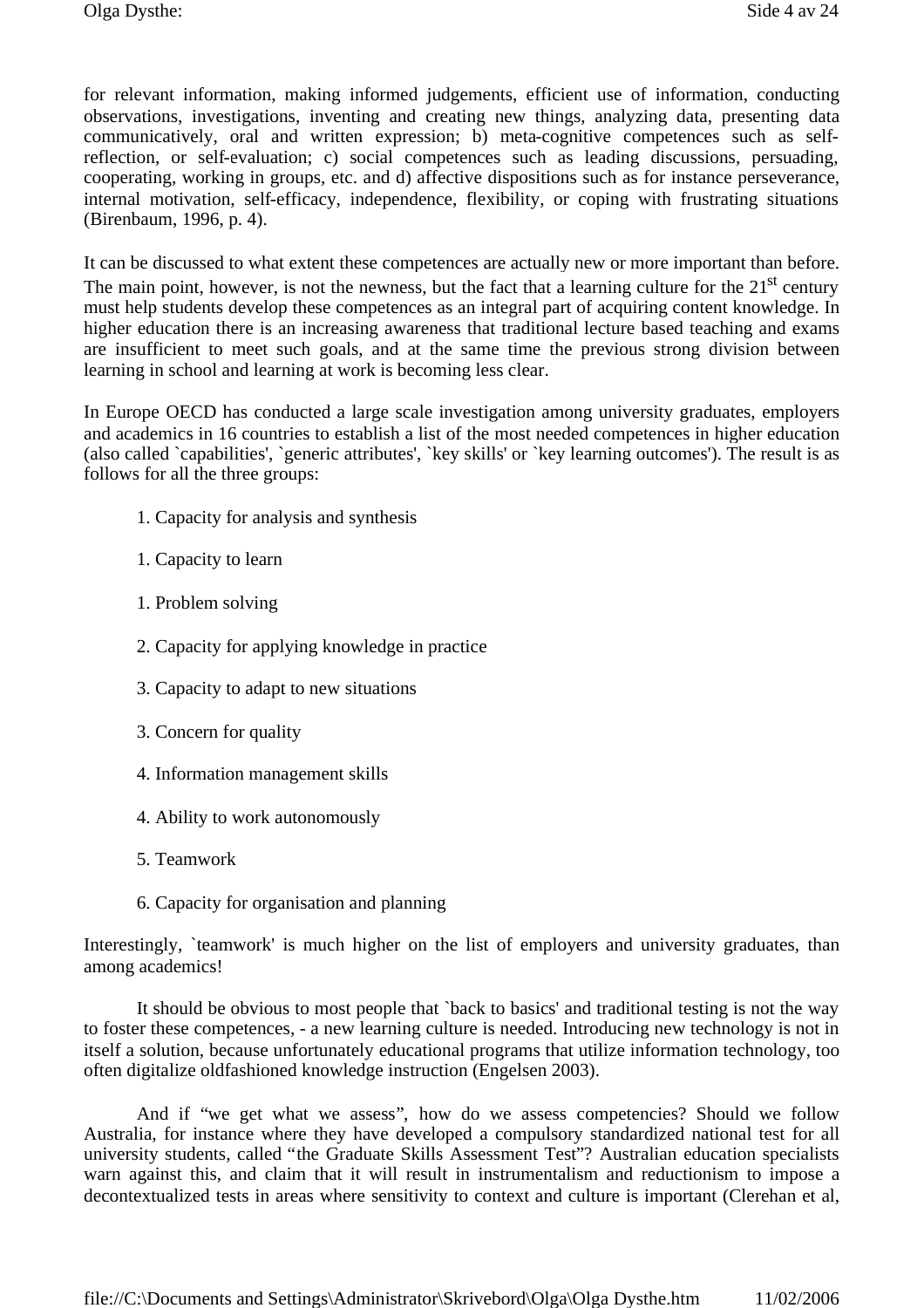### 2003).

In the US education authorities plan to move in the same direction. This has prompted the highly respected Stanford professor, Richard Shavelson, who by the way is a specialist in psychometrics and testing, to protest against the narrowing of competences to those that can be tested. In an article in the journal *Change* he discussed assessment in relation to the broad range of cognitive, personal, social and civic goals which the higher education institutions themselves promoted. The cognitive outcomes most often cited by institutions were:

A. learning skills … and knowledge of particular facts in a discipline ….; B) reasoning with or applying knowledge to solve problems .... C) learning about one's own learning so as to monitor progress in problem-solving and to learning in new situations (Shavelson & Huang, 2003 p. 12).

The personal and social outcomes were also reflected in the public's perceptions of the purposes of higher education. A national poll ranked higher education's goal in the following order (Immerwahl 2000):

- Sense of maturity and [ability to] mange on [one's] own (71%)
- Ability to get along with people different from self (68%)
- Problem solving and thinking abilities (63 %)
- High-technology skills (61%)
- Specific expertise and knowledge in chosen career (60%)
- Top-notch writing and speaking ability (57%)
- Responsibility of citizenship (44%)

Shavelson and his colleague make the point that in debates about learning, assessment and accountability the goals of higher education are almost always confined to cognitive output measures and that those who advocate large scale tests, don't realize the narrow scope of what is actually possible to test. His advice is to assess a broader range of what we value, not just the cognitive outcomes of education.

To repeat my major point: new modes of assessment are needed both in order to foster and to assess this broad range of desirable knowledge and competences. And now it is time to take a closer look at what characterizes new modes of assessment.

#### 2. **What are characteristic traits of new modes of assessment?**

`Alternative assessment', `direct assessment', `authentic assessment' and `performance assessment' are all terms used more or less synonomously. The term "alternative" is relativistic, as it depends on what the phenomenon in question is an alternative to. Alternative assessments are alternatives to the testing and measurement tradition; a shift from so called objective, short answer tests, for instance fill-in-blanks, multiple-choice, true/false. These are being replaced by various forms of performance assessments, project based assessment, profiles of student learning, portfolio assessment, just to mention some. We see changes in purpose, substance and forms of assessment. Gielen, Dochy & Dierick (2003, p 37) have identified key factors:

New modes of assessments are *contextualized (*`authentic') instead of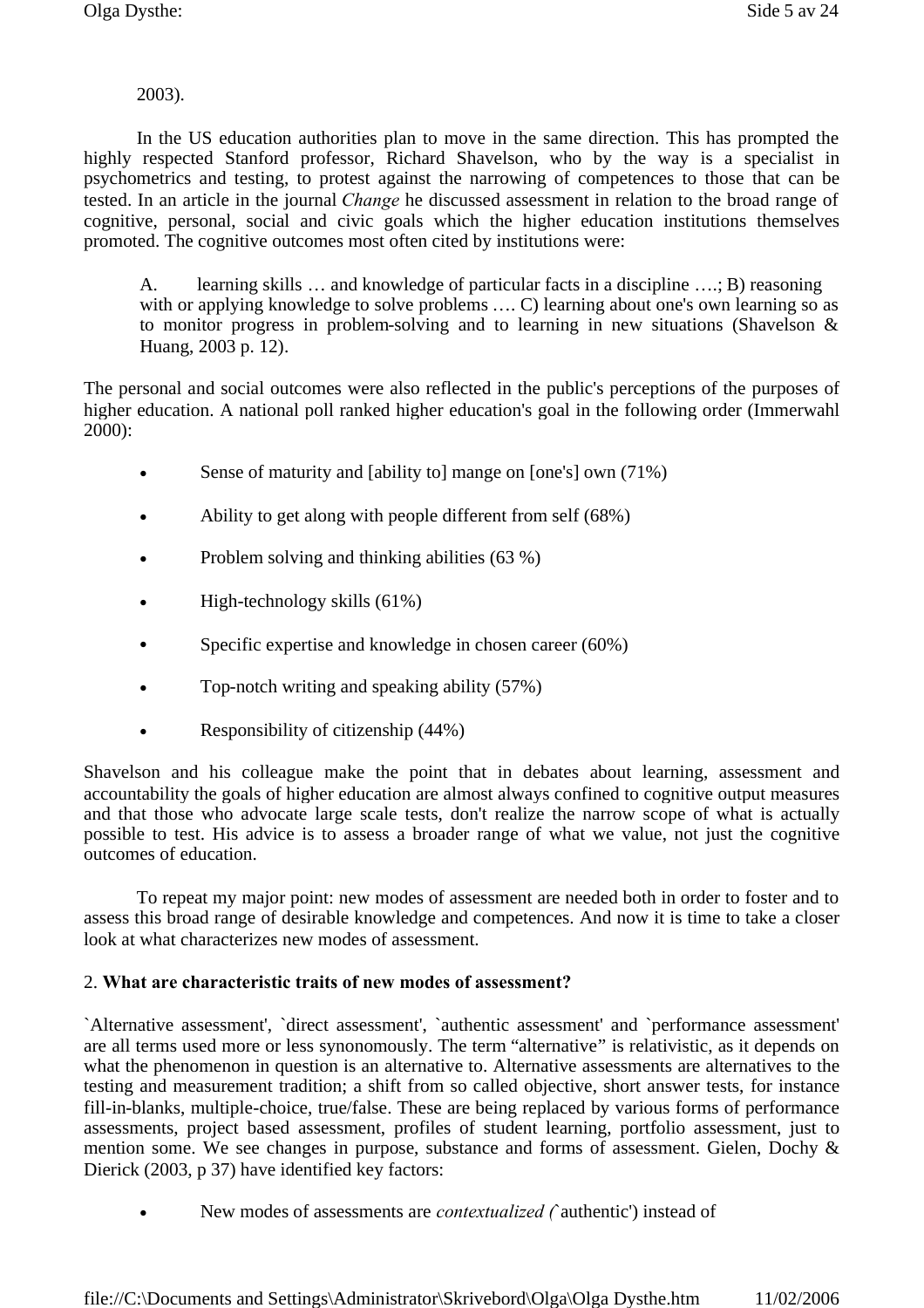decontextualized.

 They aim at assessing much *broader aspects of learning*, and describe the student's competence by a profile often based on *multiple sources and over time*, instead of by a single mark.

 The purpose of assessment is primarily learning, not selection or certification, hence the slogan "*assessment for learning*" instead of "assessment *of* learning".

 There is an *integration of assessment in the learning process* instead of separating the two. Assessment as a tool for ongoing learning is increasingly stressed.

 There is a shift in assessment *from low levels of competence to higher levels*. According to CRESST (National Centre for Research on Standards and Student Testing at the University of California, LA), the core types of learning that should be assessed, are conceptual understanding, knowledge representation, problem solving, communication and team work. This means a shift in focus from assessing the reproduction of knowledge to higher order skills.

 *Social, affective as well as metacognitive aspects of learning* are included in assessment. The rationale for this can be found in the shift from a unidimensional to a multidimensional view of intelligence (Gardner 1984, Seeger, Dochy & Cascellar 2003). Intelligence is more than cognition. "Only if we expand and reformulate our view of what counts as human intellect will we be able to devise more appropriate ways of assessing it and more effective ways of educating it." (Gardner, cited from Davies & LeMahieu 2003, p.141). Others would argue from a socio-cultural perspective that because learning is fundamentally a social activity, it is vital to assess how students participate, contribute and take advantage of interactions.

 The responsibility for assessment is shifting to the student. *Peer review and* s*elf assessment* are often included, the latter both as a means and a goal.

Taken together these changes amount to a paradigm shift in assessment, which goes far beyond the changes I have just described in writing assessment in California, where the changes were within the confines of a large scale testing system.

Before I continue, I would like to make clear that I am *not* against all kinds of testing. I do believe we need *multiple* forms of assessment, both because of the complexity of educational goals and because we cannot avoid *selection*. But my topic today is the new modes of assessment.

# **III. The challenge of aligning assessment with theories of knowledge and learning**

#### **1) Changing paradigms**

Three well known British and American researchers, Patricia Broadfoot (1994), Caroline Gipps (1999) and Lorrie Shepard (2001) have examined the epistemological underpinnings of both traditional and new forms of assessment. In separate studies they have come to the conclusion that the testing culture is aligned to outdated theories of learning, and that new modes of assessment are needed today to fit and support new ways of teaching and learning. Shepard underlines the importance of knowing where traditional views of testing came from and how closely they are connected with past models of curriculum and instruction (p. 1067). In a very interesting article called "The role of classroom assessment in teaching and learning" Shepard has shown how the dominant paradigm in the last century was a combination of behaviorist learning theories, herditarian theories of intelligence and curriculum theories and scientific measurement.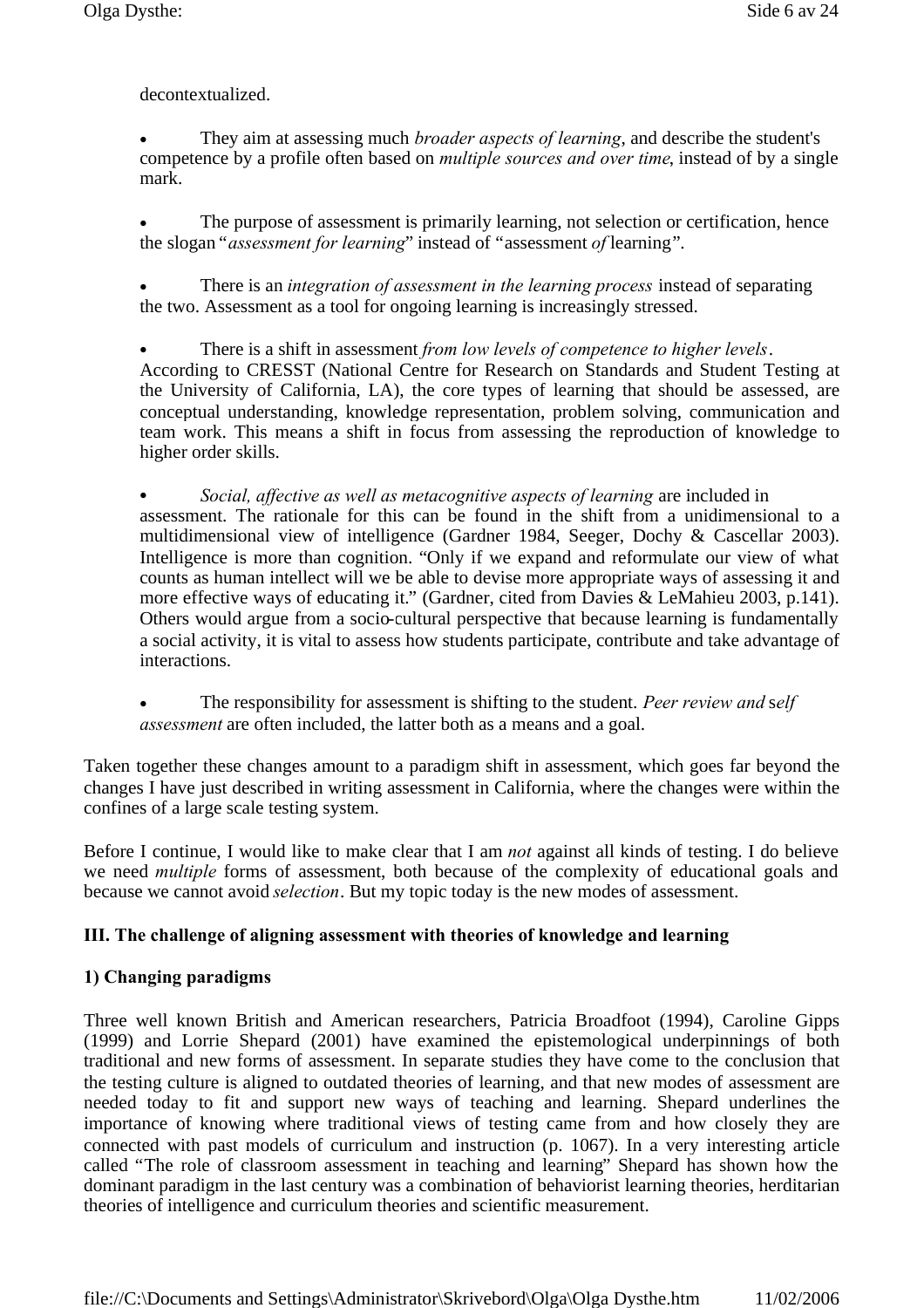Shepard argues that this alignment has been broken because constructivist and sociocultural perspectives on learning created a new theoretical foundation for teaching, while the *thinking* about assessment and the traditional test forms were carried over from the previous paradigm. What she tries to illustrate in the figure below, is that from the 1980-ies there has been a conflict between *old* assessment forms and *new* views of learning. During the last ten years, however, she claims that a new paradigm is emerging where assessment and learning theories gradually are aligned once more in what she calls "classroom assessment".

Shepard discusses how dominant theories of the past continue to affect current practices and perspectives and she underlines the importance of understanding the origin of as well as the strength of the measurement thought patterns, and the extent to which they still dominate over ways of thinking:

Belief systems of teachers, parents and policymakers are not exact reproductions of formal theories. They are developed through personal experience and forms popular cultural beliefs. Nontheless formal theories often influence implicit theories that are held and acted upon by these various groups. Because it is difficult to articulate or confront formal theories once they have become a part of popular culture, their influence may be potent but invisible long after they are abandoned by theorists (Shephard 2000, p 1068).

To Shepard, learning theory is primary and assessment practices should follow. For instance, when learning according to constructivist theories is an active process of sense making and not a passive reception of knowledge, assessment tasks must ask for production, not just reproduction of knowledge. One of the reasons why portfolios have become so popular is that they provide the space needed for such assignments.

#### **2. New modes of assessment aligned to cognitive and situated views of what it means to know**

In the landmark article "Cognition and learning" in 1997, James Greeno, Allan Collins and Lauren Resnick outlined some basic differences between the three main views of knowing and learning: behaviourist, cognitive and situated or sociocultural, and they have formulated succinctly some important differences in views of assessment:

The traditional behaviorist perspective supports a quantitative view of knowing and learning, in which assessment involves independent samples of knowledge or skills to estimate how much of the domain a student has acquired. The cognitive view of assessment emphasizes questions about whether students understand general principles in a domain and whether they use methods and strategies that are useful in solving problems in the domain. The situative view of assessment emphasizes questions about the quality of students' participation in activities of inquiry and sensemaking, and considers assessment practise as integral components of the general systems of activity in which they occur (Greeno, Collins Resnick 1997, p. 37).

Tests of ability or knowledge composed of atomistic items make sense from *a behaviourist perspective* when the question we need to answer is some version of "How much?" i.e. How much does a student know in some domain such as mathematics, history, or biology? But when from a *cognitive perspective* knowing is seen as understanding general principles in a certain domain and the ability to reason and to solve problems, alternative assessment forms are needed where students through projects or other extended performance can demonstrate their ability to understand, reason, solve problems and communicate.

"*Performance assessment* provides a bridge between the cognitive and the situative perspectives on learning, because the extended performances needed to assess conceptual understanding and reasoning often also involve engagement with other people and with tools and artefacts that create natural, or "authentic", situations of activity" (Ibid, p. 39). This is one reason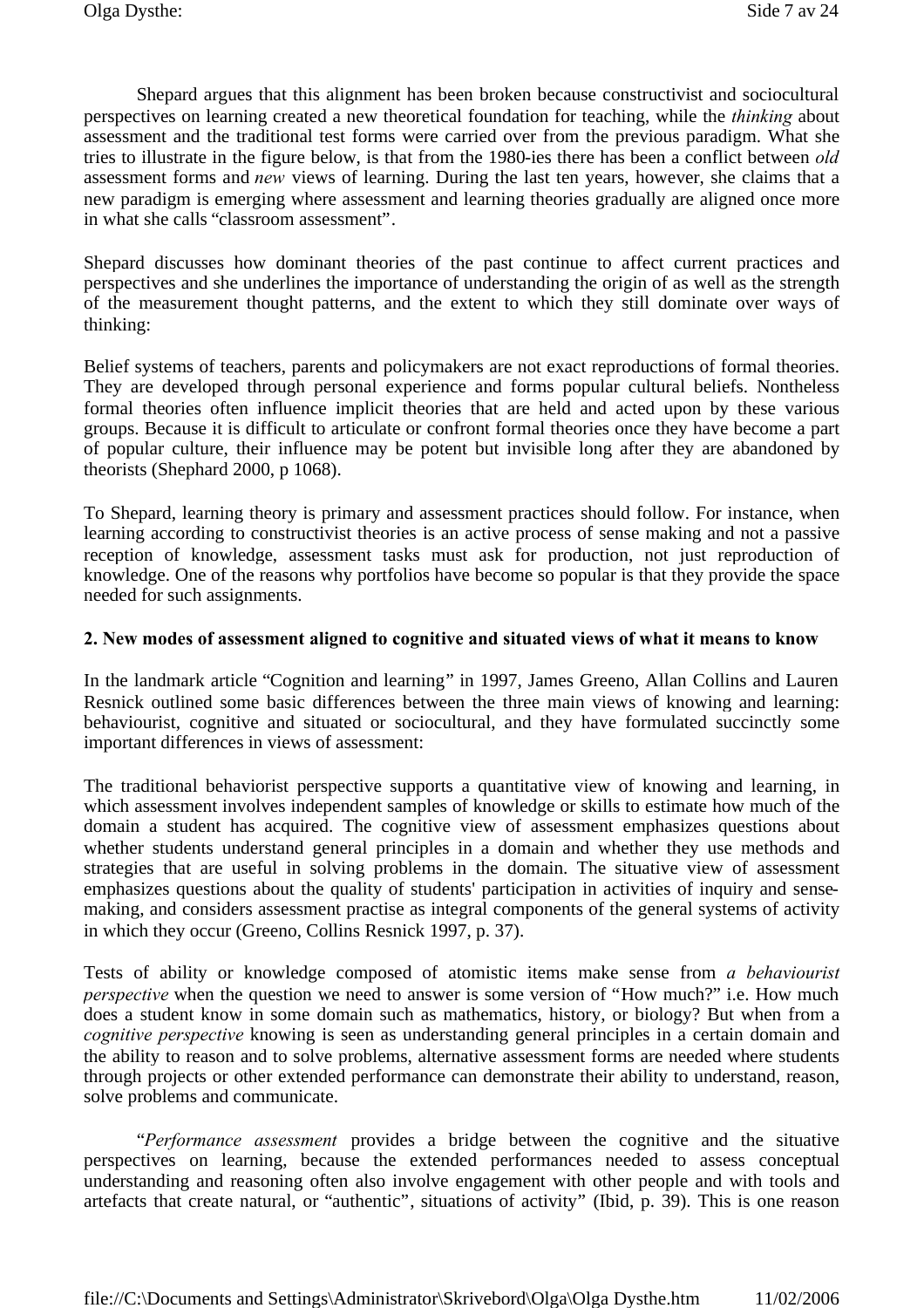why there are many points of agreement between proponents of the cognitive and the situative perspective on learning when it comes to assessment. Another reason is their common need to fight the still so pervasive measurement paradigm of assessment.

In the situative or sociocultural perspective knowing in a domain is closely associated with the ability to participate in communities of practice, for instance disciplinary communities like biology, history or literature or professional communities like teaching, engineering or nursing, with their particular activities and discourses. It follows logically that assessment should be contextual and closely bound up with the normal activities in the community of practice, whether this is a classroom or a workplace, hence "classroom assessment" and `authentic tasks' (Lave & Wenger 1991, Wenger 1998, Wenger, McDermott & Snyder 2002). And since a characteristic of a community is that its members are dependent on one another, collaborative and collective tasks are combined with individual tasks.

It also follows from a situative or sociocultural perspective that students are not just *objects* of assessment, they are *participants* in all aspects of assessment, from the formulation of criteria and quality standards to creating meaningful assignments and assessing their own and other students' work. This is an integral part of the socialization process, of learning what it means to know in a particular domain and what it involves of qualifications and responsibilities to be for instance a biologist, a teacher or a nurse. This is formative assessment in its true sense, and it includes the formation of identities.

Theories of learning do not only deal with epistemology, but include ontology, i.e. what it means for somebody to be. "Learning involves not only becoming a member of a community, not only constructing knowledge at various levels of expertise as a participant, …. Learning entails both personal and social transformation" (Packer & Goicoechea 2000, p. 228). There is greater awareness today of how historical and cultural factors constitute or form **identities,** images of possible selves, and how important this is in learning. Assessment plays a crucial role in identity formation. When students are assessed, whether by a teacher or by peers, the very language that is used is important for how they gradually view themselves as learners. The individual evaluates himself or herself in the light of how others judge them. "Students perceptions of their abilities are particularly sensitive to social comparison of information" (Gipps 1999 p. 383). When fostering identities is seen as an important aspect of learning, it is necessary to design assessment forms that give space for students to express themselves and their emerging identities. One of the reasons why portfolios have become so popular in basic schools is probably that it offers pupils such a space.

Here is also a connection to *theories of intelligence.* While hereditary theories focused primarily on students' inborn abilities, the focus changed to how cognitive abilities could be developed through socially mediated learning opportunities (Shepard 1074). Earlier narrow views of intelligence have been replaced by notions of *multiple intelligences* (Gardner 1984). When the need to foster and value a wide range of creativity as well as social and emotional development is foregrounded, not just scholastic aptitude, this demands new modes of assessment. One of the earliest and most successful portfolio projects in the US, Arts Propel, was directly inspired by Howard Gardner's work, and Lars Lindstrøm's work on alternative assessment in Sweden, has followed the same line, as have several Danish schools.

#### IV.**Challenges to teachers and student in practicing assessment for learning: Examples from the Nordic countries**

#### **1. Portfolio assessment - an introduction**

Because of the growing interest in portfolio assessment in the Nordic countries, I will use portfolios as an example of what challenges new forms of assessment may involve for students and teachers. Portfolios may be used for different purposes, and it is the purpose that determines what is collected,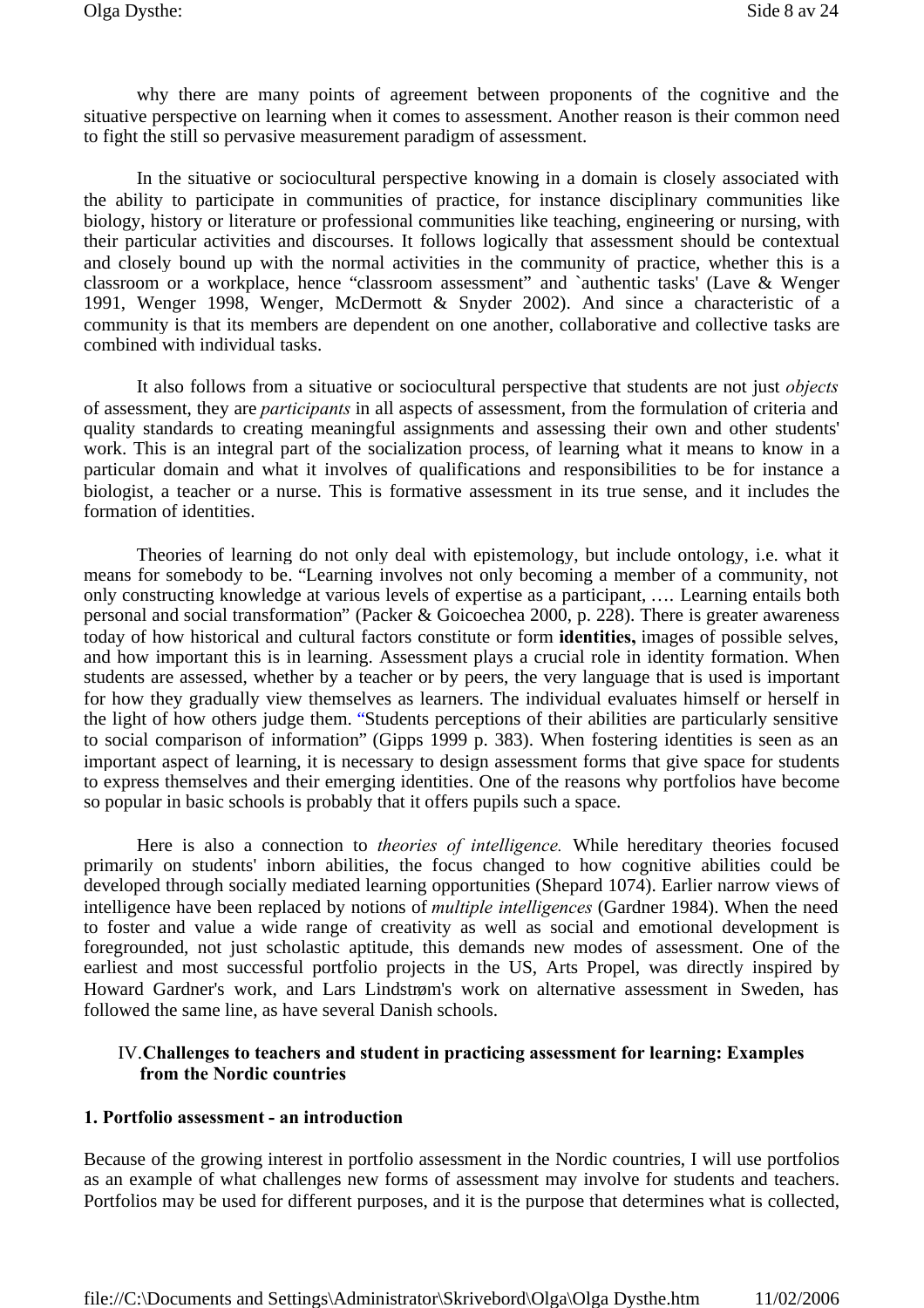who collects it, how it is collected, who looks at it, how they look at it and what they do with it (Dysthe 1996, Klenowski 2002). Both purpose and use show great variations across school sites. Two of the most quoted definitions of portfolios focus on the portfolio as a purposeful collection of evidence of learning and progress over time. The first of these definitions focuses on *collection, reflection and selection*, and emphasises students' active role, while the second is less specific:

A portfolio is a purposeful collection of student work that exhibits the student's efforts, progress, or achievements in one or more areas. The collection must include student participation in selecting contents, the criteria for judging merit, and evidence of the student's self reflection (Paulson, Paulson & Meyer (1991p. 60).

Portfolio assessment is a purposeful, multidimensional process of collecting evidence that illustrates a student's accomplishments, efforts, and progress (utilising a variety of authentic evidence) over time" (Gillespie et al 1996 p. 487).

There are many types of portfolios, for instance: "Showcase portfolio" (a pupil's choice of favourite products), "Development portfolio: a collection chosen to show development during in a domain over a certain period. "Learning portfolio" focuses on the learning process, while "Assessment portfolio" contains documentation of a particular course for summative assessment purposes. Lindstrøm (2004) talks in addition about "Project or process portfolio" which contains finished product(s), for instance in art or crafts, as well as a logbook showing in detail the process of producing it. "Employment portfolio" resembles an extended CV and is used for job application. As I see it, the biggest challenge to schools that want to use portfolios, is to determine what its purpose should be.

In higher education portfolios and other forms of documentation involving reflection and self assessment have their origin in one of two very different traditions. One is the compentency movement which is basically instrumental in its approach, and the other is humanism and constructivism. The focus of the first one is on documenting competence in relation to detailed learning goals. One notable example of this is the European Language Portfolio based on the Common European Framework of Reference, with its detailed rubrics for self assessment of competency in a foreign language. The danger of instrumentalism exists unless the external standards and norms are internalized and integrated with internally developed goals (Brown, Bull & Pendlebury 1997, p 185). When they are appropriated and contextualized in a reflective manner, they can, however, have an innovative effect on pedagogy, as can be seen in several Nordic countries.

When portfolios have their origin in humanism and constructivism, the aim is to enhance disciplinary and personal development. Reflection often plays an important part together with peer review and teacher response. The purpose is to develop new levels of understanding. Teachers in primary and in professional education are particularly attracted to this approach. According to Brown, Bull and Pendlebury (p.186) these two approaches to portfolios have created confusion both in the literature and in practice.

# 2. **Some Nordic examples of portfolio studies**

Portfolios have been used by individual teachers over the last ten years from preschool to university, but research studies are still relatively few. The first portfolio project to be inititated by educational authorities in Norway was a writing portfolio project at Grønåsen ungdomsskole from 1993-1996 (Dysthe et al 1996). It contained central characteristics of portfolio assessment: the pupils were actively involved in the assessment process through a) systematic use of peer response, b) criteria discussion and c) self evaluation. Besides, *celebrating their strengths* and *formulating specific areas of improvements* were new and challenging elements for the pupils who participated in the development of a new learning culture through portfolio work. Both these aspects have an empowering effect on students at all levels of education.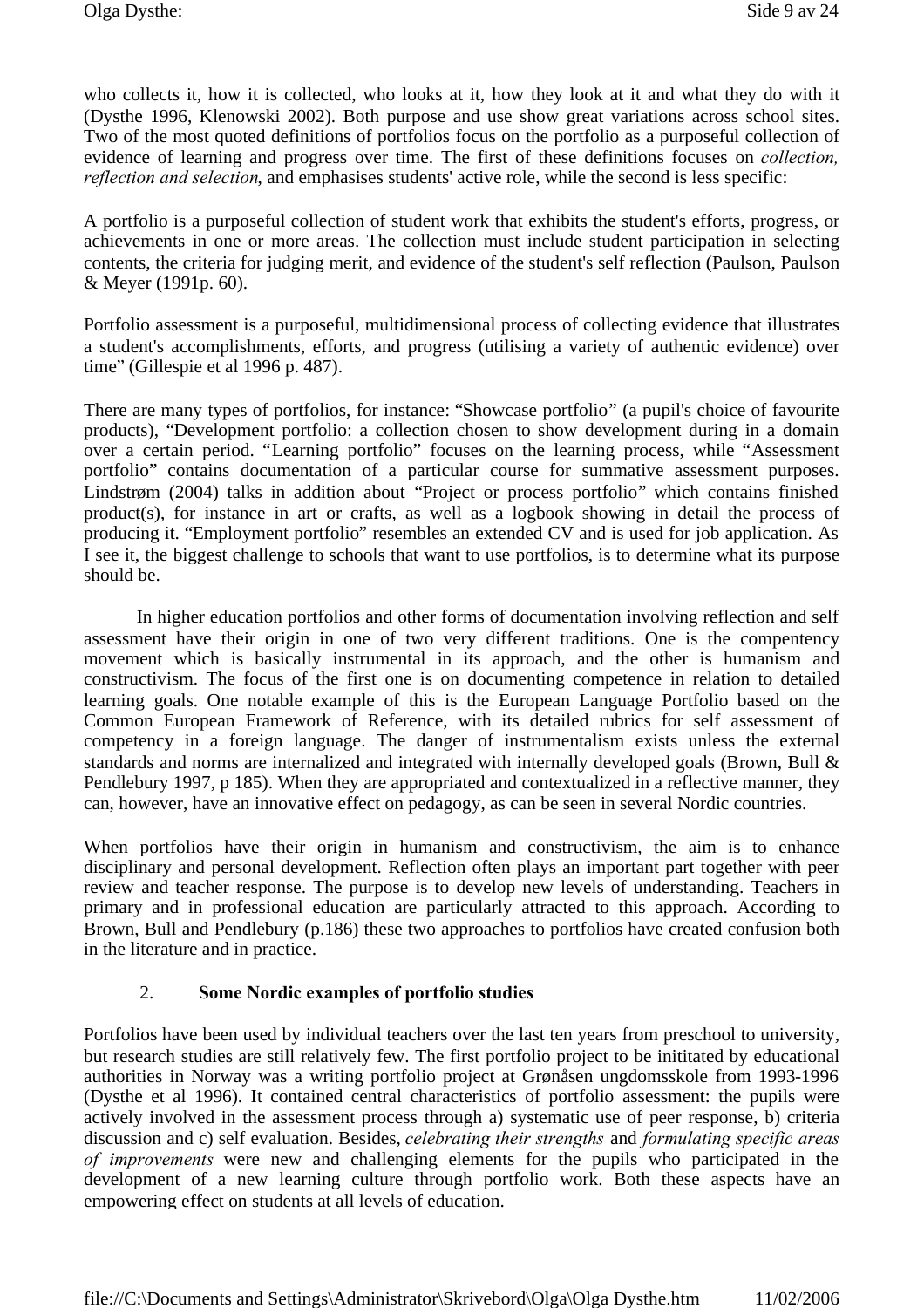In Finland a group of researcher headed by Linnakylä and Kankaanranta at the University of Jyväskylä has explored portfolios in preschool and elementary school, especially digital portfolios (Kaankanranta & Linnakylä 1999). Several research projects, ranging from kindergarten to university, are in different ways connected to portfolios as a tool for learning, assessment and organisational development. Their research has focused on portfolios and personal study plans, assessment of portfolio thinking, content analysis of portfolios and feedback, quality and assessment criteria, different uses of a portfolio: purpose, reflection, collaboration and interaction. Marja Kankaanranta has researched how teachers communicate and collaborate through networking and digital portfolios and shown how portfolios build bridges between the children's successive learning environments from kindergarten to school and thus contribute to continuity in the childhood learning and teaching. Finland has also involved several universities in a three year trial of the European Language Portfolio.

In Denmark Mi'janne Juul Jensen has tried out portfolio assessment of writing in a Copenhagen gymnasium over several years, followed up by Ellen Krogh. The project, which was inspired by the Grønåsen project, is documented for the Danish Ministry of Education (Juul Jensen 2000, 2003, Krogh & Juul Jensen 2003). The portfolio does not replace the final exam, but forms the basis not for students' test grade, but their school grade. There are also Danish portfolio projects in teacher education, and Ålborg University Elsebeth Korsgaard Sorensen at has studied virtual portfolios (Takle, Sorensen, Taber & Fils 2000).

In Sweden, the concept of portfolio assessment appears in the literature from the early 1990-ies (Lindström 1992) onwards, inspired by new modes of assessment in arts education (Linds-tröm 1994), creative writing (Molloy 1996) and general education (Ellmin 2003). Although portfolios today are used in practically every school in the country, very few research projects have studied the potential benefits of using this instructional tool.

In a National Agency for Education study portfolios were used to follow the progression of young people's creativity in the visual arts from preschool to upper secondary school (Lindström 1999). The study raises important questions: Is school over-emphasising products on behalf of processes, knowledge on behalf of learning? Will portfolios, by attending to students' performance, help to promote more thoughtful ways of learning and problem solving? In a later work Lindström (2004) used portfolio assessment in conjunction with Kelly's repertory grid technique to investigate conceptions of craftsmanship among teacher educators and artisans. Large similarities were found in the way teacher educators and artisans assessed craft portfolios, the craftspersons being productoriented while the teachers were more process-oriented.

In Norway there have been a number of portfolio projects in schools since 1993. In higher education the interest in portfolio assessment exploded after the introduction of the Quality Reform, where the integration of teaching and assessment was advocated and portfolios mentioned as an example of alternative assessment forms (Parliamentary Proposition 27/2001). Most of the studies focus on portfolio assessment in teacher education (Allern 2003, Dysthe 2003, Dysthe & Engelsen 2002, 2003, 2004, Hauge 2001, Hauge & Wittek 2002, Ludvigsen & Flo 2002, Otnes 2002, 2003, Wittek 2002, 2003) and nurse education (Havnes, Taasen, Jensen & Lauvaas 2003, Wittek fortcoming). Raaheim (2000, Raaheim & Raaheim 2003) Dysthe & Tolo (2003) has investigated the use of digital portfolios at the Universityof Bergen, while Wittek (2003) reports from the University of Oslo.

# 2. **The project "Alternative Assessment in Teacher Education"**

The project was funded by the Ministry of Education as part of a larger project on the use of Information and Communication Technology and the portfolios were digital. Three institutions were involved, the Department of Teacher Education at the University of Oslo, the University College of Vestfold and the University College of Stord/Haugesund. Portfolio assessment was used in

file://C:\Documents and Settings\Administrator\Skrivebord\Olga\Olga Dysthe.htm 11/02/2006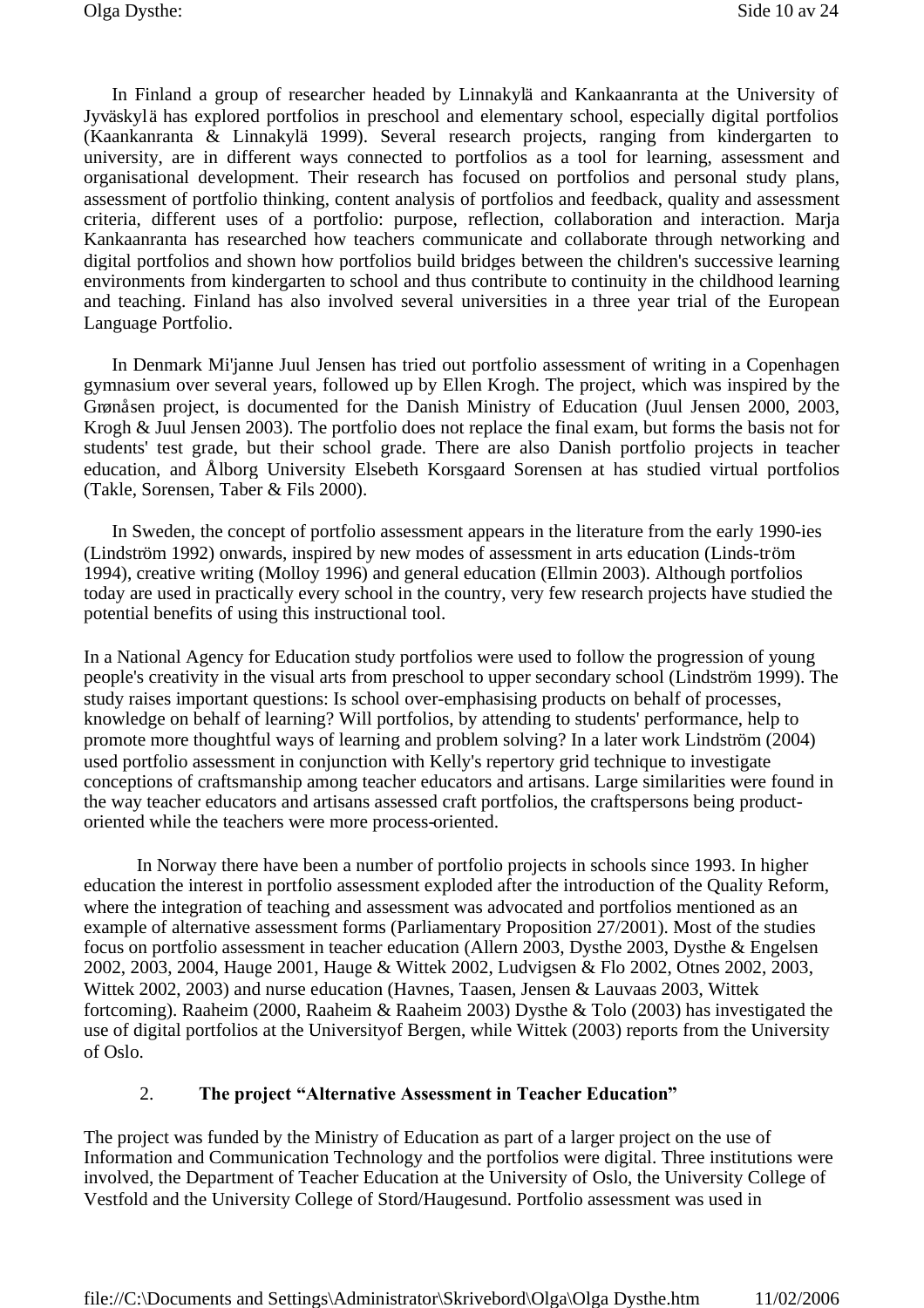mathematics, Norwegian language and literature, natural science, religion, pedagogy and subject didactics, and a great variety of models were tried out. A general finding was that a great majority of students were very satisfied with portfolio assessment.

Many of the challenges of portfolio assessment as we saw them were related to what Shepard called "the emergent paradigm". Both teachers and students have educational experiences rooted in an `old' learning culture, and the change from traditional assessment to portfolio assessment challenged many of the taken-for-granted ideas and practices. One of these ideas is that grades are supposed to show what students can do alone, and not as Vygotskij advocated, how well they could utilize the help of others. Traditionally teachers make assignments and students solve them; teachers decide criteria and assess products, just to mention a few practices and roles that are no longer obvious when assessment is integrated in the learning process. The three first challenges I have chosen to highlight reflect very fundamental issues, the two last ones more specific issues related to the competences both teachers and students need in order to utilize the potentials of digital portfolios.

#### *1. Balancing formative and summative assessment*

Just to illustrate one dilemma of formative and summative assessment: Students got extensive peer and teacher feedback on their portfolio assignments and they appreciated this very much. They were not in doubt about the great learning potential. But there was also a danger that that summative assessment might invade all aspects of their work, as well as the more specific danger that extensive teacher guidance and peer collaboration would raise the question when it came to grading the portfolio: "Whose portfolio is it really?"

Our sites also experimented with different summative assessment formats, for instance: a) grading the portfolio alone, b) oral exam based on the digital portfolio, where the student would present the portfolio and discuss it with the exam commission, c) written exam based in various ways on the portfolio work.

#### *2. Balancing teacher and student control - new roles*

Teacher education in Norway has traditionally had a strong focus on teacher and curriculum control. Portfolio assessment provides space for students to take a greater responsibility in creating and demonstrating their knowledge. When the old traditions prevailed, portfolios might end up just as a collection of very traditional assignments, when responsibility was shared between teachers and students in productive ways, learning abounded. Giving over control to students was often a difficult process, as it involves new roles for both parties. It takes time to find the right balance.

# 3. *Balancing individual and collaborate work*

Traditional assessment focuses on individual performance. Even though all three sites encouraged extensive collaborative learning processes around portfolio assignments, with a few exceptions, the portfolios were individual, with some group projects included. A major challenge is how to handle the dilemma of collaborative work and individual assessment.

# 4. *Digital portfolios - "filing cabinet or learning arena"?*

Hildegunn Otnes, one of our project team, raised the question of whether the digital portfolio functioned primarily as "a filing cabinet or as a learning arena". Digitalized portfolios were obviously a good administrative tool, but in many cases the specific learning potentials in the digital medium were not utilized. Some of the issues at stake were:

 Transparency, which varied on a scale from the portfolios only being accessible by the teacher and the student to being open to the public at large on WWW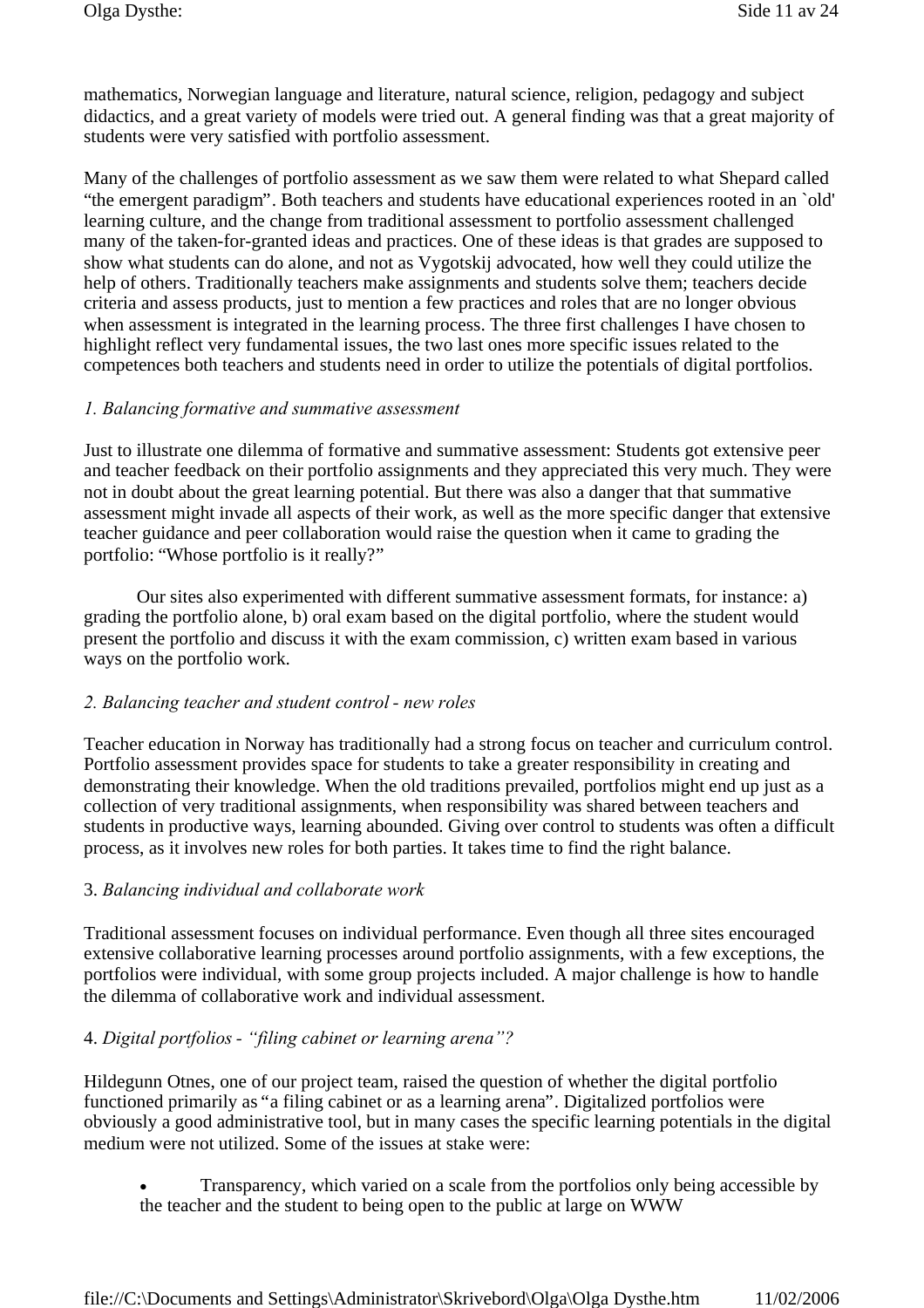- Hypertexts and multimedia `texts' or only linear, written texts?
- Collaboration across sites?

# *Example 1: The Norwegian Novel Project*

A joint portfolio assignment in Norwegian literature at Vestfold and Stord University Colleges asked students to analyze a number of selected modern novels, produce collective analytic hypertexts and publish them on the web. Students from the two sites were placed in cross-institutional groups. They co-constructed shared web-sites and hypertexts about the novels. They used chat for brain-storming, peer response and to discuss where to make the hyperlinks. E-mail was used for more extensive text responses. This was an example of students creating new knowledge by utilizing the distributed knowledge of their fellow students.

*Example 2: Nordbygda School Project* (Nature, environment and Pedagogy)

# **5. The challenge of "giving the students the competences they need to succeed"**

New competences:

- Giving & utilizing feedback
- Formulating, negotiating and using quality criteria
- Reflection
- Peer assessment
- Self assessment
- Digital literacy and compentence in netbased collaboration
- $\bullet$  How to deal with sources (knowledge  $\&$  ethics)

# *Summary of challenges*

# *For the institution*

Our teacher education project illustrated clearly that portfolio assessment *has*the potential of changing the learning culture and to act as bridges between theory and practice, but it does not follow as a matter of course. It depends on the extent of participation by the students in all phases of development of a portfolio culture. It also depends on whether there is institutional support for integrating portfolios in the community of practice, and not just tolerance for individual teachers' innovative practice. Some practical challenges for the institution are:

- to establish clear frameworks and guidelines for portfolio assessment
- to be clear about organizational details and procedures, including procedures when students fail
- grading practices and how to deal with reliability and validity issues
- how to develop an interpretative community for assessing portfolios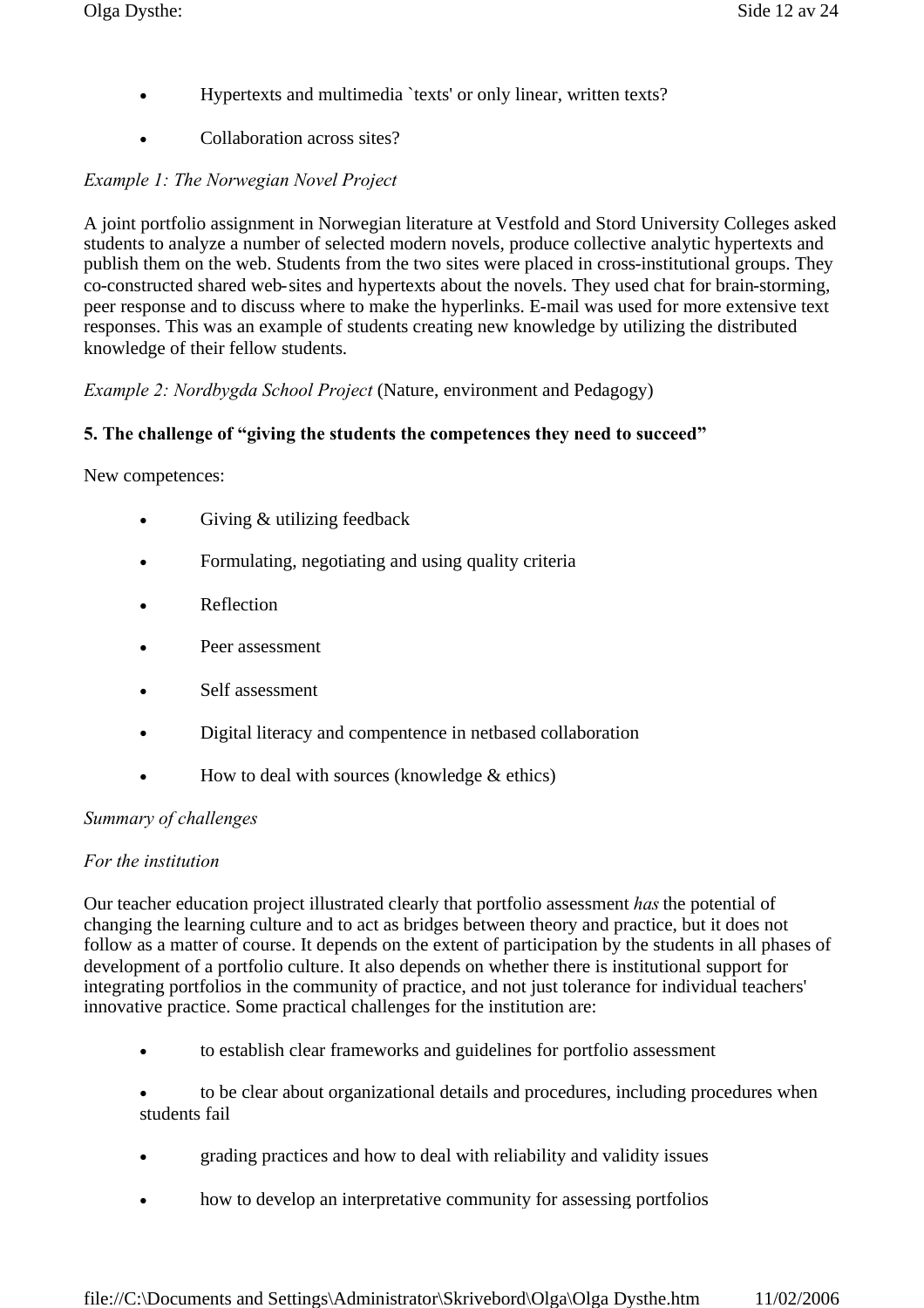# *For teachers*:

- how to balance control and freedom in the portfolio process
- how to integrate process and product in the assessment
- how to deal with the dilemma of formative versus summative assessment
- how to assign and assess reflective texts
- how to involve students in criteria discussions
- how to promote self assessment
- how to utilize the particular potential in the digital medium
- how to develop new teacher and student roles

#### *For students*

- written and oral communication skills
- ICT competence, collaboration skills and peer review skills
- time management
- the quality of feedback
- explicit criteria
- metacognitive stategies
- new roles in the learning and assessment process
- freeriders, plagiarism

This study tells us that the introduction of portfolio assessment highlighted the need to develop many of the competences or skills that Birenbaum (1999) identified as crucial for the 21st century. But we draw the conclusion of our empirical material that such competences should not be taught or assessed in isolation, but have to be integrated in disciplinary content work. This is also in accordance with a sociocultural perspective on the deeply contextualized nature of all activities. In order to exemplify what this entails I will discuss in more detail one of the many challenges I have listed, namely the issue of peer response and explicit assessment criteria.

# **4. Peer response and explicit criteria -important elements of portfolio work**

In the wake of new modes of assessment students have gained new roles in the assessment process for which few of them have been trained. Students are being engaged in peer response, peer assessment and self assessment, but more often than not without being prepared for these new tasks. While `peer response' or `peer feedback' is a term used particularly in process writing and is per definition formative and often group based, `peer assessment' can be formative or summative. It can be argued that assessment is always an element in giving feedback, however informal it is, as there will always be tacit or explicit norms underlying the comments given. It is therefore not surprising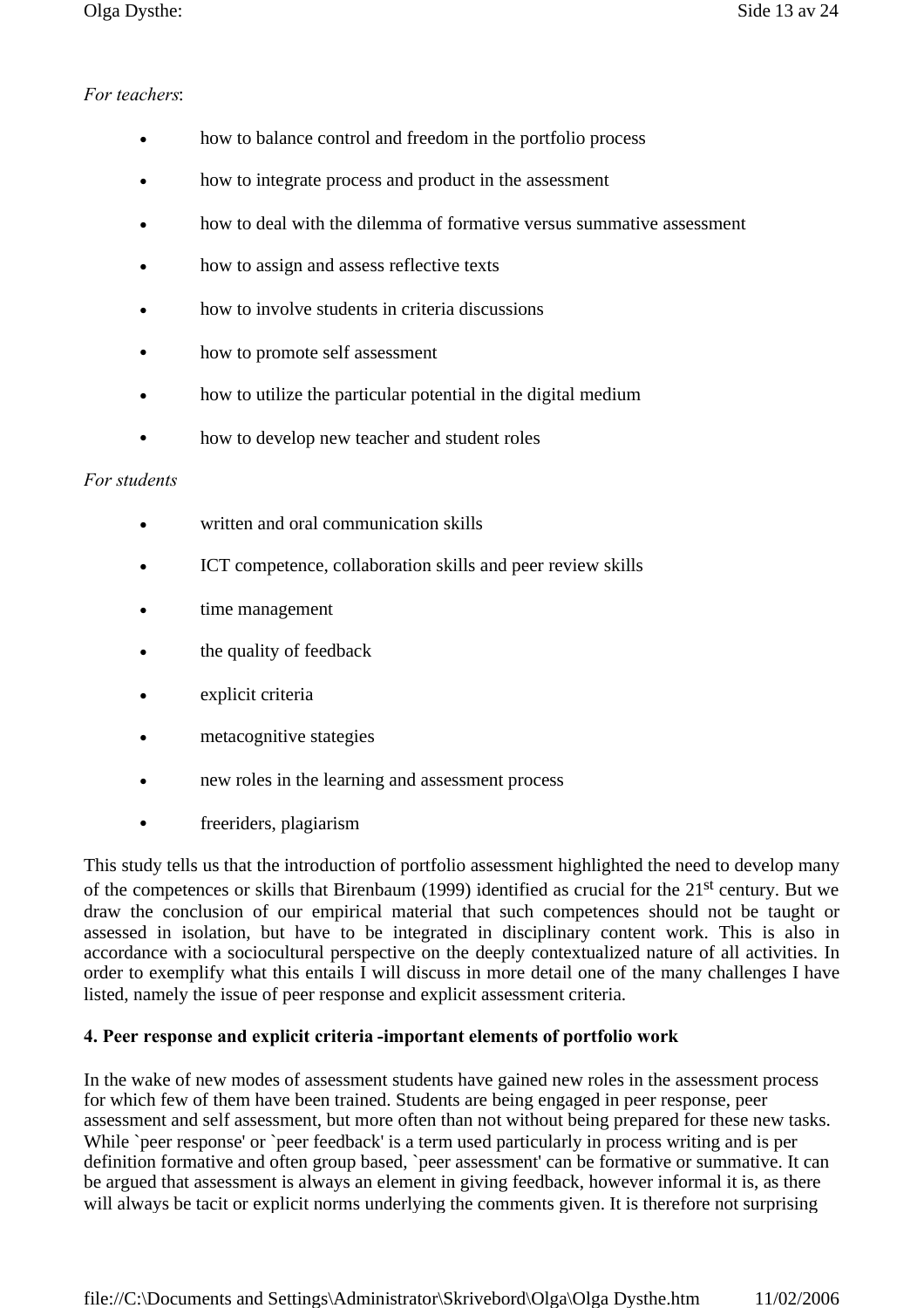that students demand explicit criteria which they believe will help them give peer feedback as well as help them understand the background for teacher assessment of their own work. This is a reasonable assumption. In the assessment literature there has been a consensus that explicit criteria is a basic requirement for a well functioning assessment system, and sometimes you get the impression that this is a panacea that will solve the quality problems of new forms of assessment (Biggs 1996, Wittek & Dysthe 2003).

The issue is, however, rather complex. On the one hand it is too simple to think that "if all were made explicit this would be sufficient to establish standards for all subjects" (Rust et al 2003, p. 148), and on the other hand it is unsatisfactory to rely totally on tacit criteria: "I know a good paper when I see one". Research conducted at Oxford Brooks University indicate that even carefully worked out criteria were "of limited practical use if presented in isolation without the benefit of explanation, exemplars and the opportunity for discussion" (Ibid p. 151). The researchers concluded that criteria understanding and use is dependent on a combination of tacit and explicit knowledge:

… without active involvement through discussion and debate, the development of a common view on standards and level is problematic, if not impossible - even within a close-knit community of a single academic department. … Polanyi (1998) and Tsoukas (1996) among others, argue that the transfer of useful knowledge involves the transmission of both explicit and tacit knowledge. Consequently, a single-minded concentration on explicit knowledge and careful articulation of assessment criteria and standards is not, in itself, sufficient to share useful knowledge of the assessment process (Ibid).

From a situated or sociocultural perspective the embedded nature of quality criteria is obvious and the challenge is finding good ways of socializing students into the particular disciplinary or professional community's understanding of what counts as quality performance, whether it is good practice or good text in a certain genre. In the Grønåsen writing portfolio project this was done systematically for instance through regular discussion of exemplars of texts in different genres, both written by students and by professionals (Dysthe 2001). At Oxford Brooks University they designed workshops for Business students in order to discuss criteria and train grading student papers. In a controlled experiment with a large number of participants they found that those students who had participated in a 90-minute workshop where they had to grade student papers and discuss criteria both among themselves and with teachers, not only improved their ability to peer assess, but also their own performance. The control group performed considerably lower, even though those students also had access to the criteria set but had not been involved in the discussion (Rust et al 2003).

Another study from the Netherlands shows similar effects of training teacher education students in peer assessment (Sluijsmans, Brand-Gruwel & Merriboer 2002). The findings of these studies are not surprising to teachers but they may have considerable implications in pedagogical practice in higher education, particularly at universities where many disciplines have no tradition for integrating training of competences and skills. In a study we made of digital portfolios in a traditional university course, students were required to give written, netbased feedback to fellow students' argumentative papers, and 6 feedback texts pr student were submitted in their portfolios and included in the basis for summative assessment (Dysthe & Tolo 2003). Our findings, however, indicated that criteria were not discussed, that the quality of the peer feedback was very variable and that students did not use the feedback for revision purposes. This is just an indication that there is considerable improvement potential in the area of peer response or peer assessment and formative use of criteria.

The problems of peer response and the use of criteria which came to the fore in our empirical study of portfolios in teacher education in Norway, echo in many ways the concern and issues I became involved in during my California stay that I told about in the introductory story. It is time for the notso-happy-ending.

# **V. The challenge from global trends towards testing and accountability systems**

file://C:\Documents and Settings\Administrator\Skrivebord\Olga\Olga Dysthe.htm 11/02/2006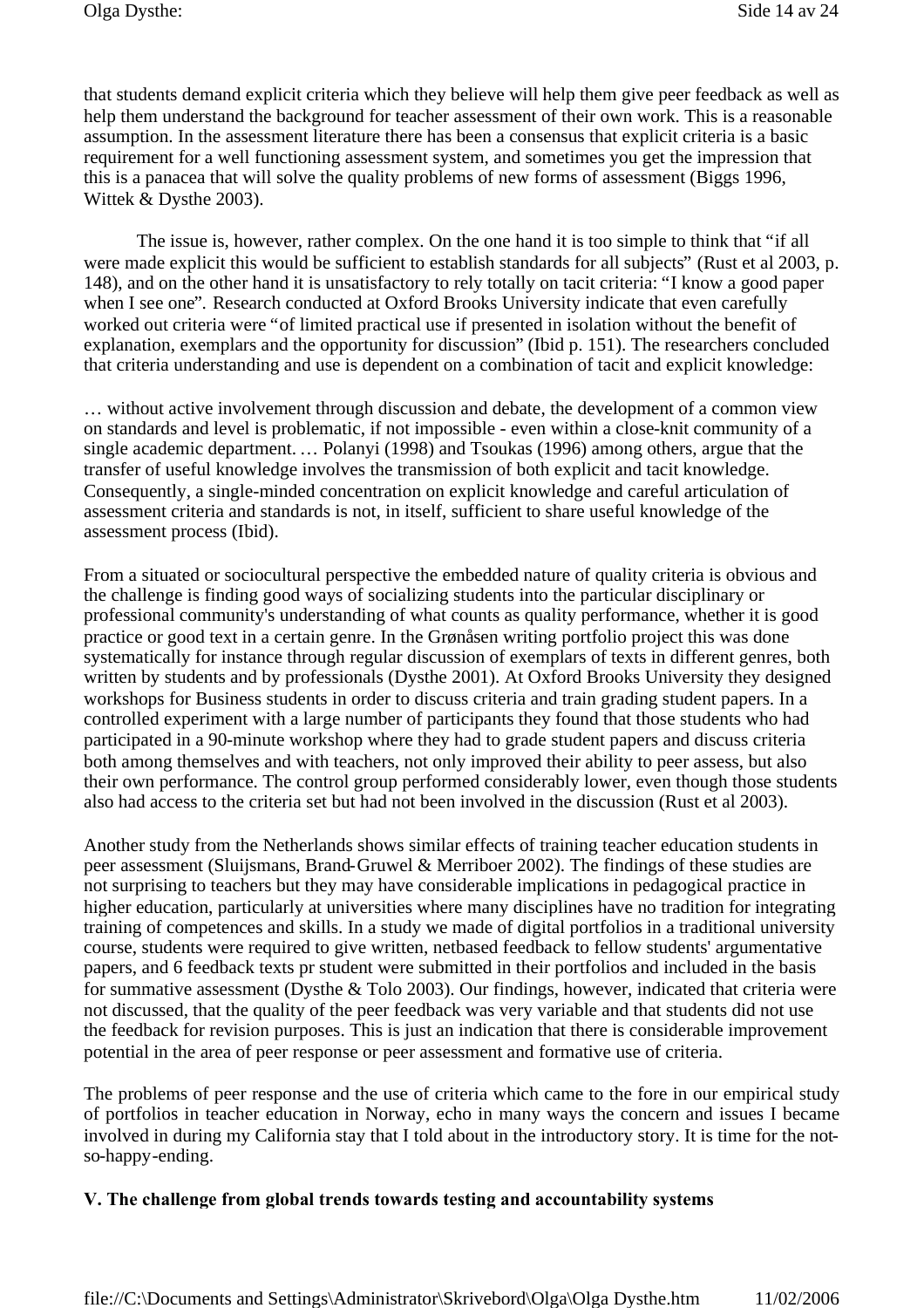### **1. The story of writing assessment in California revisited**

The progressive writing assessment program from the mid 80ies to the mid 90ies has been reversed. A radical change has taken place in assessment policy in California characterized by high-stakes accountability and measurement. High stakes testing was introduced to monitor and measure student learning, to control and compare schools and to drive curriculum development and selection (Murphy 2003, p 27). California's new STAR program, (Standardized Testing and Reporting) introduced in 1998 a multiple-choice test of students from Grades 2-11 in reading, writing and mathematics. The primary means for assessing writing in high school was once more multiplechoice.

The effect of this on the teaching of writing has been researched by Sandra Murphy. The general tendency is that while teachers in 1988 were concerned with students' overall ability to write good texts in a variety of genres, in 2001 teachers emphasized the teaching of isolated skills and grammar. While 88 % of the teachers in 1988 said that they put a lot of emphasis on genre characteristics when responding to student writing, only 56 % did so in 2001. It actually seems that the new test has managed to destroy much of the progress that was made in writing pedagogy over the last 20 years. Murphy's investigation also shows the importance of creating tests worth teaching to. In 1987 as many as 94 % of the teachers in the survey answered that the new writing test program would improve their teaching, while only 26 % of teachers in the 2001 survey said the same thing about the new STAR test.

It is a rare situation that assignment paradigms change so dramatically in such short time and Sandra Murphy's study of the impact on curriculum, teachers and teaching has got considerable attention.

#### **2. Looking ahead in the Nordic countries**

The demand for high quality educational services world wide has created a generalized picture of educational systems in crisis, and the international trend is to deal with this by introducing national assessment system, with all the trade marks of the measurement and testing culture I have talked about before. These systems are characterized, as we all know, by the use of performance indicators, concentration on standards and results and the measurement of student achievements closely linked up to competition and accountability. Reward systems are tied to testing outcomes in an effort to change teaching practices in ways that increase student achievements. National testing systems influence strongly what goes on in classrooms, and this influence runs counter to the development of the learning and assessment culture that I have advocated.

Our Nordic countries have quite another assessment and learning tradition than the US and I do not fear a repetition of the California story in our countries. Nevertheless I think that we need to be alert in order to avoid that the testing culture, which has already got a stronghold in our political establishments, invades our classrooms and is allowed to destroy the emerging shift in learning culture. There are already signs in Norway on a new focus on testing. Again I will use *writing* as an example. Our present Minister of Education initiated in 2002 a process of developing tests in reading, writing and mathematics at different levels in school. The task given to the "test developers" was to design ICT-based tests which could be machine scored. This raises the very important question: What kinds of knowledge and skills and competences *can* be scored this way, and the even more crucial question: *What will be left out*? Then we are back to Lauren and Daniel Resnick's caveats about assessment policy:

- 1. *You get what you assess*. Educators will teach to tests if the tests matter in their own or their students' lives.
- 2. *You do not get what you do not assess.* What does not appear on tests tends to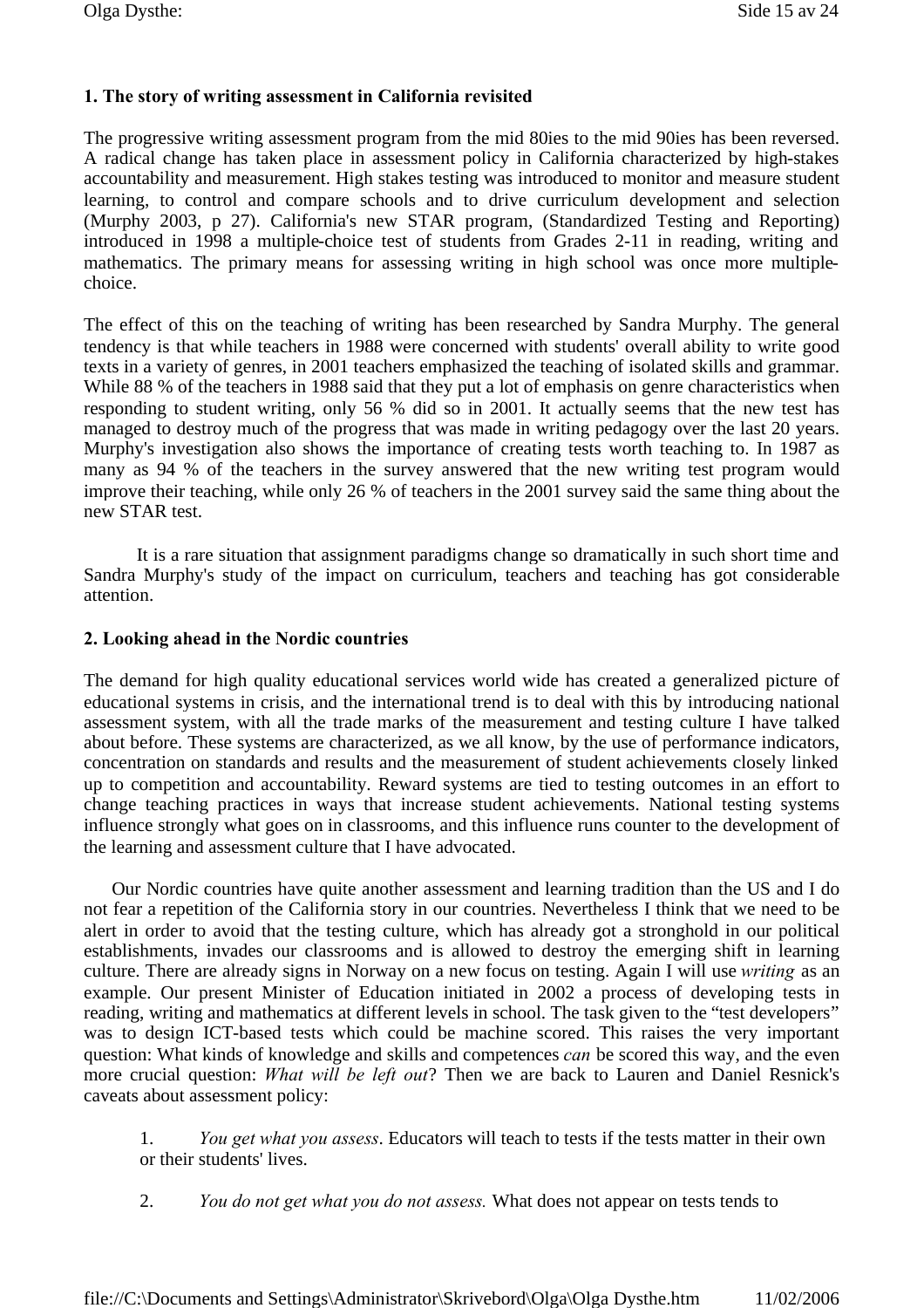disappear from classrooms in time.

3. *Build assessments toward which you want educators to teach.* Assessments must be designed so that when teachers do the natural thing - that is, prepare their students to perform well-they will exercise the kinds of abilities and develop the kinds of skills and knowledge that are the real goals of educational reform. (Resnick  $\&$  Resnick p. 59)

The learning culture in writing in Norwegian classrooms have changed considerably over the last decades because of process oriented writing and improved assessment.The good result of this has been just documented in a large research study by the professors Berge, Evensen and Hertzberg (Evensen & Vagle 2003) as part of the Evaluation of Curriculum Plan 1997 for our basic school.

When the new test concept was introduced by the Ministry, the community of teachers and writing researchers in Norway feared that it would endanger what had been achieved in Norwegian writing classrooms and possibly destroy the new learning culture in writing, just as the California STAR test did. Therefore the three above mentioned wrote a letter to the Minister of Education, citing the substantial research findings both nationally and internationally which speak against this kind of reductive testing of writing.

I find this a good, although rare, example of how researchers use their expertise to influence the political processes when it becomes obvious that political decisions counteract the knowledge base of the field. In this particular case the professors were invited in on the process and have taken on the responsibility of developing tests worth teaching to. We still await the result. But the change in the educational climate in Norwegian schools due to the introduction of accountability and high stakes testing can already be noticed when talking to teachers and parents of children in school, and I have been told that the same thing has happened here in Iceland.

#### **3. Some challenges for research**

If the new modes of assessment are going to survive, research is needed both in order to improve the quality of the assessment practices and to investigate their consequences. High claims are being made at the moment about their positive influence on learning. Research is needed:

- o to clarify theoretical basis of new modes of assess
- o to document learning effects and critical factors
- o to understand how to improve feedback and use
- o to investigate constructive use of criteria
- o to develop self and peer assessment

o to expand traditional concepts of validity & reliability (from psychometrics to edumetrics)

o to improve the quality of new modes of assessment

#### **Conclusion**

A main message in this lecture has been that assessment is such an integral part of the teaching and learning culture that we cannot change one without the other. I have also reminded us all that assessment has always been a political issue, and that we as educators and researchers should not be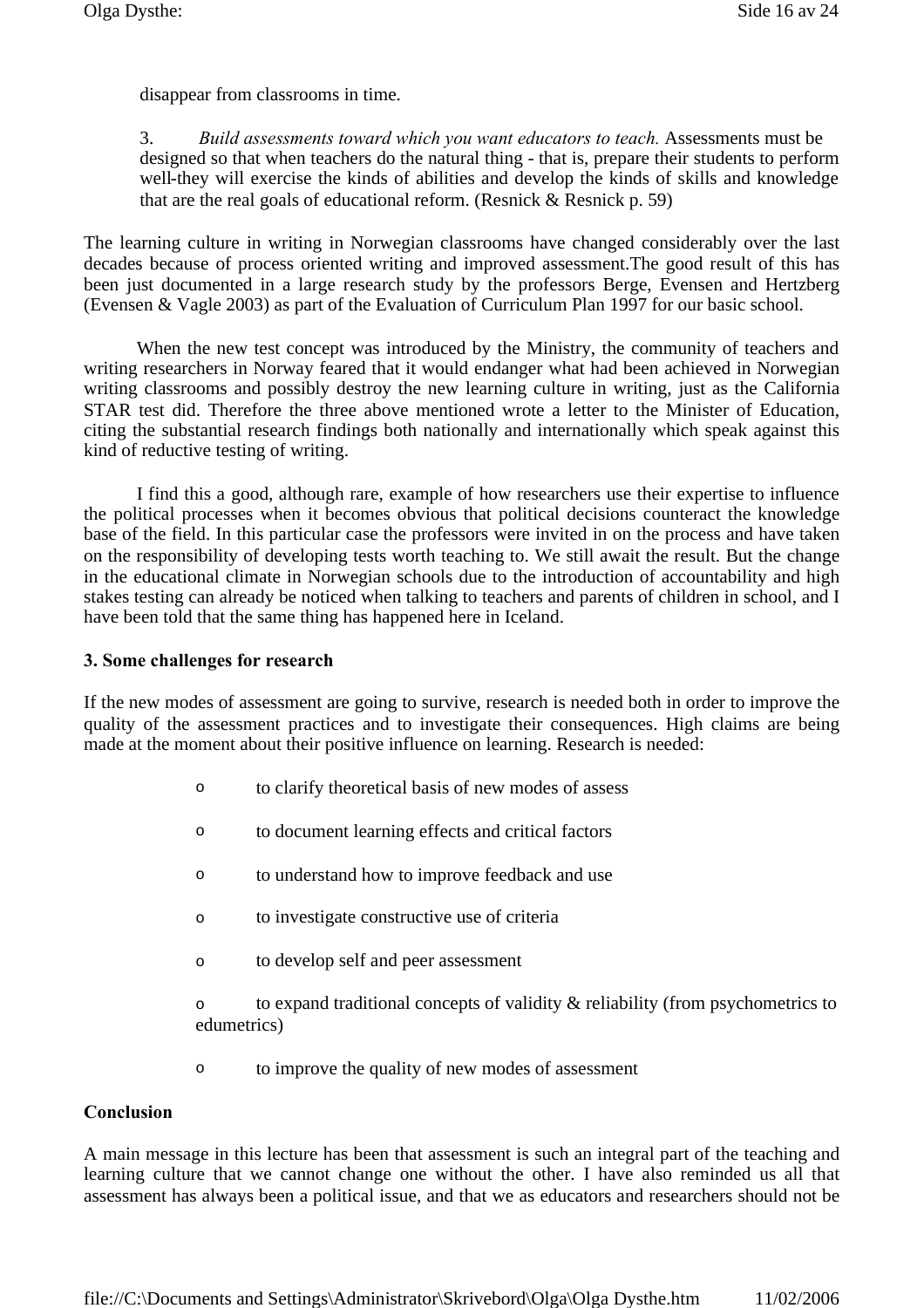naïve or complacent about what drives the political agenda when it comes to education In this day and age accountability, effectivity and quality management are key concepts in most countries. There is a strong tendency to think and act as if quality equals what can be measured, and the backlash in assessment policies that we have witnessed take place in the US, should be a warning. National tests vary in quality, and I have shown the importance of creating tests worth teaching to, as well as the importance of alternative forms of assessment. Our countries are small and I believe as educational researchers we may influence decision-making processes. But to be taken seriously we need a solid research base, and this is perhaps the biggest challenge to all of us.

#### **References**

- Allern, M. (2003) Med en fot i det gamle? Hvilke konsekvenser får mappevurdering for lærer- og studentrollen? I Dysthe, O. & Engelsen, K. S. (red.) (2003) *Mapper som pedagogisk redskap. Perspektiver og erfaringer.* Oslo: Abstrakt forlag.
- Biggs, J. (1996) Enhancing teaching through constructive alignment. *Higher Education* 32, pp 347- 364.
- Birenbaum, M. (1996) Assessment 2000: Towards a pluralistic approach to assessment. In M. Birenbaum & F. J. R. C. Dochy (eds) *Alternatives in assessment of achievement, learning processes and prior knowledge* (pp. 3-29) Boston, MA: Kluwer.
- Black, I, mfl. (red.) (1994) *New directions in portfolio assessment. Reflective practice, critical theory and large-scale scoring.* Portsmouth, NH: Boynton/Cook, Heinemann.
- Broadfoot, P. (1994) *Educational assessment: The myth of measurement.* Bristol, Eng.: University of Bristol.
- Brown, G. Bull, J. & Pendlebury (1997) *Assessing student learning in higher education***.** London/New York, Routledge.
- California Education Roundtable (1988) Systemwide and statewide assessment in California: A report of the subcommittee on student assessment to the California education roundtable. Sacramento, CA: Author.
- Clerehan, R., Chanock, K. More, T. & Prince, (2003) A testing issue: key skills assessment in Australia. *Teaching in Higher Education*, Vol. 8, 2, pp 279-284.
- Cooper, C. & Murphy, S. (1989) What we know about teachers' perception of the CAP and its' impact on instruction. Paper presented at the California Assessment Program "Beyond the Bubble" Conference, Anaheim, CA.
- Darling-Hammond, L.(1989) *Accountability for professional practice*. Teachers College Record, 91 (1), 60-80).
- Dewey, J. (1933) *How we think: A restatement of the relation of reflective thinking to the educative process.* Lexington, Mass.: Heath.
- Davis, A. & LeMahieur, P. (2003) Assessment for learning: Reconsidering portfolios and research evidence. . In Segers, M. Dochy, F. & Cascallar, E. (eds.) *Optimising new modes of assessment: In search of qualities and standards.* Dordrecht/Boston/London, Kluwer Academic Press.
- Dierick, S. & Dochy, F. (2001) New lines in edumetrics: new forms of assessment lead to new assessment criteria. *Studies in Educational Evaluation*, 27, pp 307-329.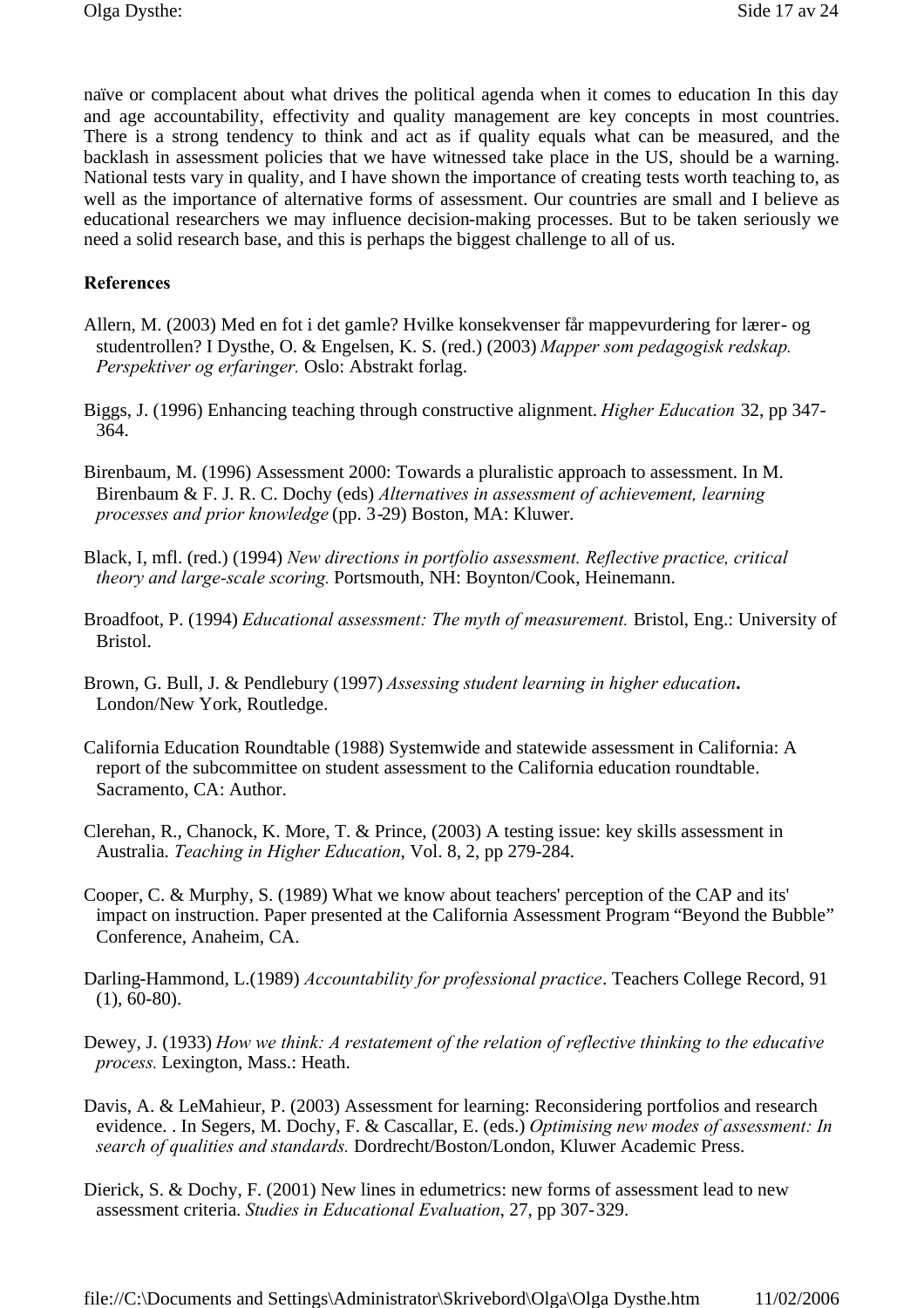- Dochy, F., Seegers, M. & Sluijsmans, D. (1999) the use of self-, peer and co-assessment in higher education: a review. *Studies in Higher Education*, 331-350.
- Dysthe, O. et al. (1996) "Jeg vet hva jeg kan bra, hva jeg kan bedre og hva jeg kan mindre bra. Forsøk med mappevurdering i norskfaget i ungdomsskolen". I K. Skagen (red): *Karakterboka*. Oslo: Universitetsforlaget.
- Dysthe, O. (1999) «Mappevurdering som læringsform og samanhengen med kunnskaps- og læringssyn.» I O. L. Fuglestad, S. Lillejord & J. Tobiassen (red. )*Reformperspektiv på skole- og elevvurdering*, Fagbokforlaget.
- Dysthe, O. (2001). *Dialog, samspel og læring.* Oslo: Abstrakt forlag.
- Dysthe, O. (2002) Professors as mediators of disciplinary text cultures. *Written Communication*. 19, 4, s. 458-493.
- Dysthe, O. & Engelsen, K. S. (red.) (2003) *Mapper som pedagogisk redskap. Perspektiver og erfaringer.* Oslo: Abstrakt forlag.
- Dysthe, O. & Tolo, A.: Digital portfolios and feedback practices in a traditional university course. Paper presented at EARLI 10<sup>th</sup> Biennial Conference, Padova, Italy, Aug. 26.-30, 2003.
- Dysthe, O. & Engelsen, K. S. (2004) Digital portfolios as a learning tool in teacher education. *Assessment in Higher Education*, 29, No 2., pp
- Ellmin, R. & Ellmin, B. (2003). *Att arbeta med portfolio - teori, förhållningssätt och praktik.* Stockholm: Gothia.
- Evensen, L. S. & Vagle, W. (2003) *Kvalitetssikring av læringsutbyttet i norsk skriftlig. Sammendragsrapport for KAL-prosjektet.* Trondheim: Institutt for språk- og kommunikasjonsstudier, NTNU.
- Falchikov, N. & Goldfinch, J (2000) Student peer assessment in higher education. a meta-analysis comparing peer and teacher marks. *Review of Eduacational Research,* 70 (3) pp. 287-322.
- Gardner, H. (1984) *Frames of mind: The theory of multiple intelligenses*. New York: Basic Books.
- Gielen, S., Dochy, F. & Dierick, S. (2003) Evaluating the consequential validity of new modes of assessment. In Segers, M. Dochy, F. & Cascallar, E. (eds.) *Optimising new modes of assessment: In search of qualities and standards.* Dordrecht/Boston/London, Kluwer Academic Press.
- Gibbs, G., Simpson, C & Macdonald, R. (2003) Improving student learning through changing assessment - a conceptual and practical framework. Paper at EARLI Conference, Padova, Italy Aug 2003.
- Gipps, C. (1994) *Beyond testing. Towards a theory of educational assessment.* London: Falmer Press.
- Gillespie, C, Ford, K., Gillespie, R, & Leavell, A. (1996) Portfolio assessment: Some questions, some answers, some recommendations. *Journal of Adolescent & Adult Literacy*, 39, pp480-91.
- Greeno, J. Collins, A., Resnick, L. (1996) *Cognition and Learning*. D. Berliner & R. Calfee, (red.) *Handbook of Educational Psychology*, s. 15-46.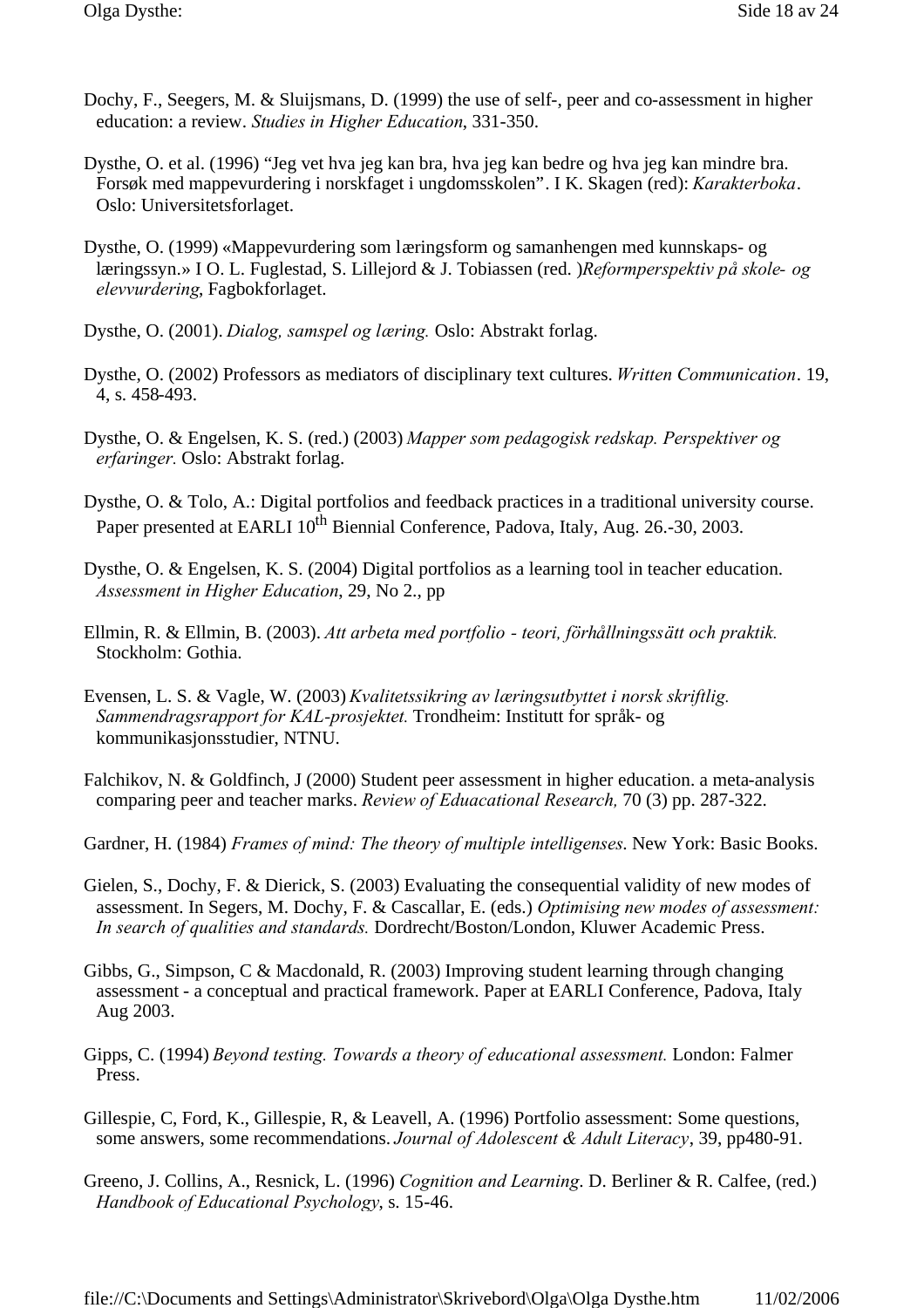- Hamp-Lyons & Condon (2000) Assessing the portfolio: Principles for practice, theory, research, NJ: Hampton Press.
- Hauge, T. E. (2003) Læringsmapper som fornyingsredskap i praktisk-pedagogisk utdanning. I Dysthe, O. & Engelsen, K. S. (red.) (2003) *Mapper som pedagogisk redskap. Perspektiver og erfaringer.* Oslo: Abstrakt forlag, pp. 183-2001.
- Hauge, T. E. & Wittek, L. (2002) Portfolios as mediators for collaborative learning and professional development in a distributed environment of teacher education. Paper to EARLI Assessment Conference: Learning
- Havnes, A., Taasen, I., Jensen, K. T., Lauvås, P. (2003) Mappevurdering som læringsogvurderingsform. Erfaringer fra syskepleierutdanning. I Dysthe, O. & Engelsen, K. S. (red.) (2003) *Mapper som pedagogisk redskap. Perspektiver og erfaringer.* Oslo: Abstrakt forlag.
- Hillocks, G. (2002) *The testing trap. How state writing assessments control learning.* New York: Teachers College Press.
- Immerwaht, J. (2000) Great expectations: How Californiasn view Higher Education. San Jose, C.: National Center for Public Policy and Higher Education and Public Agenda: Table 3,National column.
- Juul Jensen, M. (2000. "Man lærer at se sig selv og sine opgaver i øjnene". Om mappevurdering som alternativ vurderingsform. IN K: Esman, A. Rasmussen, L. B. Wiese (red): *Dansk i dialog*. København: Dansklærerforeningen., pp s 91-120.
- Juul Jensen, M. (2003) Mappevurdering som alternativ vurderingsform. Afsluttende rapport om 2 årigt forsøg. Undervisningsministeriet. Prosjektnummer 2000-2434-0391.
- Kankaanranta, M. & Linnakylä, P. (1999). Digital portfolios as a means to share and develop expertise. *Portfoliota verkossa. Portfolios on the web*. P. Linnakylä, M.Kankaanranta, &, J. Bopry (red.) s. 210-242
- Kankaanranta, M (2002). Developing digital portfolios for childhood education.
- Klenowski, V. (2002) *Developing portfolios for learning and assessment. Processes and principles*. London/New York: Routledge/Falmer.
- Krogh, E. & Juul Jensen, M. (2003) Portfolioevaluering rapport om en ny evaluerings- og arbeidsform. Hæfte nr. 46. København: Utdanningsstyrelsen.
- Lauvås, P. & Jakobsen, A. (2002) *Exit eksamen eller? Former for summativ evaluering i høgre utdanning*. Oslo: Cappelen Akademisk Forlag.
- Lave, J. & Wenger, E. (1991) *Situated learning. Legitimate peripheral participation*. New York: Cambridge University Press.
- Lewin, K. (1952) Group decision and social change. In G. E. Swanson et. al (eds) *Readings in social psychology*. New York: Holt.
- Lindström, Lars (1992). Processinriktad utvärdering och bedömning. *Forskning om utbildning,* no. 3, pp. 34-44.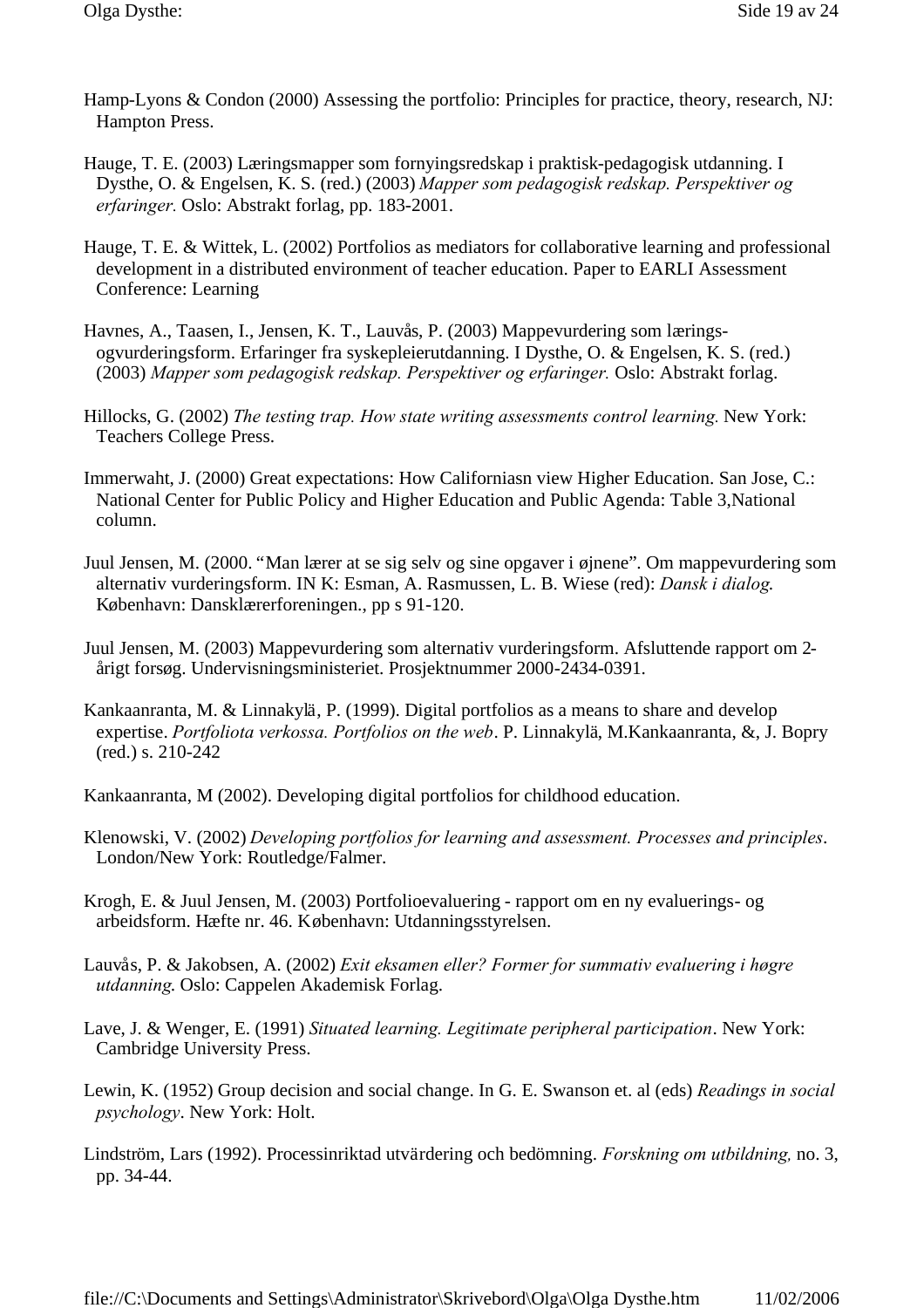- Lindström, Lars (1994). Portföljmetodik i estetiska ämnen. Paper framlagt vid Nordisk Förening för Pedagogisk Forskning Kongress i Vasa 10-13 mars, 1994.
- Lindström, Lars (1997). *Portföljen som examinationsform*. Lärarhögskolan i Stockholm: Didaktikcentrum (Häften för Didaktiska Studier 64).
- Lindström, Lars (1999). *Portföljvärdering av elevers skapande i bild.* With Leif Ulriksson and Catharina Elsner. Skolverket / Liber. Rapport inom Skolverkets projekt "Utvärdering av skolan 1998". Incl. CD-ROM and videotape.
- Lindström, Lars (2002). Produkt- och processvärdering i skapande verksamhet. In: Skolverket *Att bedöma eller döma. Tio artiklar om bedömning och betygssättning* (pp. 109-124). Stockholm: Skolverket / Liber Distribution.
- Lindström, Lars (2003). Creativity: What is it? Can teachers assess it? Can it be taught? In: W. Rogala & S. Selander (Eds.) *Technology as a Challenge for School Curricula* (pp. 114-131). Stockholm: HLS Förlag, 2003.
- Lindström, Lars (2004). Novice or expert? Conceptions of craftmanship among teacher educators and artisans. Paper to be presented at the Second Biannual Joint Northumbria/EARLI SIG Assessment Conference, University of Bergen, June 23-25.
- Ludvigsen, S. & Flo, C. (2002) Innovasjon i lærerutdanningen: Hvordan skapes endring. I S. Ludvigsen & c. Flo: *Et utdaningssystem i endring. IKT og læring.* Oslo: Gyldendal Akademiske Forlag.
- Ludvigsen, S. & Hoel, T.L (2002) *Et utdanningssystem i endring.* Oslo, Cappelen Akademisk Forlag
- McDowell, L. & Sambell, K. (1999) The experience of innovative assessment: Student perspectives. In S. Brown & A. Glasner (eds.) *Assessment matters in higher education*. The society for Research into Higher Eduation & Open University Press.
- McNeil, L. (2000) *Contradictions of school reform. Educational cost of standardized testing.* New York: Routledge.
- Molloy, G. (1996). *Reflekterande läsning och skrivning,* Lund: Studentlitteratur.
- Murphy, S. & Undervwood, T (2000) *Portfolio practices: Lessons from schools, districts, and states.* Norwood, Mass: Christopher-Gordon Publishers.
- Murphy, S. (2003) That was then, this is now: The impact of changing assessment policies on teachers and the teaching of writing in California. *Journal of Writing Assessment*, Vol 1 No 1. pp. 23-45. Hampton Press Inc.
- Myers, M (1996) Saling ships: A framework for portfolios in formative and summative systems. IN R: Calfeed & P. Perfumo (Eds) Writing portfolios in the classroom. Policy and practice, promise and peril (pp 149-178). Mahwah, N. J.: Lawrence Erlbaum Ass.
- Otnes, H. *Collective digital text development in teacher education. Hypertext and dialogism in digital portfolios.* Paper at NERA conference, Tallin, 7.-10.mars http://ikt.hive.no/ans/ho/Hypertextual%20writing.htm

Otnes, H. (2002) Skjermbaserte fellestekster. Digitale mapper og hypertekstskriving. I: Hoel, T.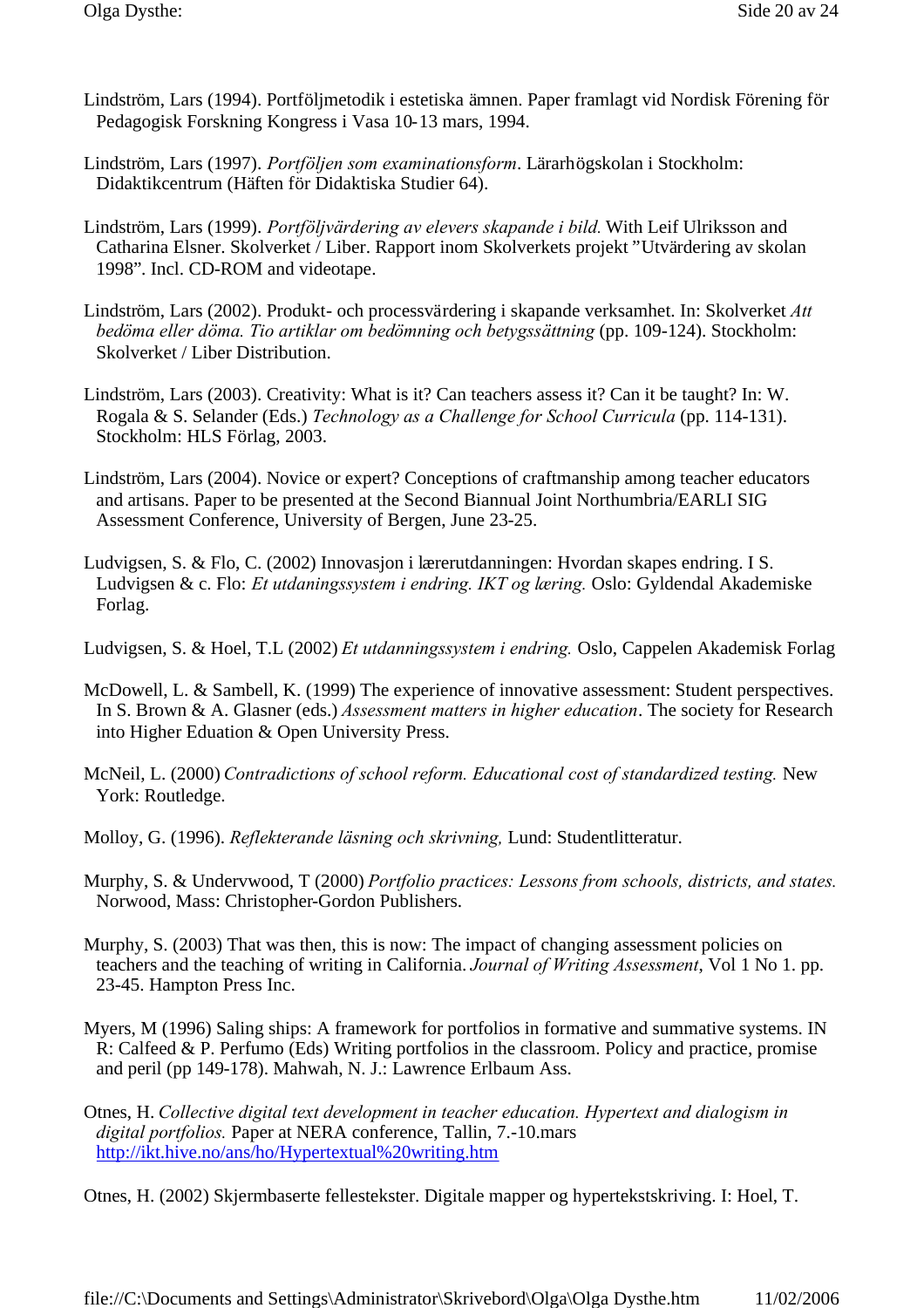Løkensgard & Ludvigsen, S. (red.): *Et utdanningssystem i endring.* Oslo: Gyldendal.

- Otnes, H. (2003) Læringsarena eller arkivskuff? Lærings- og dokumentasjonssjangrer i digitale mapper. I Dysthe, Olga & K. S. Engelsen (red.): *Mapper som pedagogisk redskap. Perspektiver og erfaringer.* Abstrakt forlag.
- Packer, M. J. & Goicoechea, J. (2000) Sociocultural and constructivist theories of learning: ontology, not just epistemology. *Educational Psychologist*, 35 (4) , pp 227-242.
- Parlamentary proposition 27/(2000-2001): *Gjør din plikt - Krev din rett. Kvalitetsreform av høyere utdanning*. (http://www.odin.dep.no/ufd/norsk/publ/stmeld/014001-040004/index-dok000-b-na.html) (Do your duty - demand your rights. Quality Reform of higher eduation)
- Paulson, F. L., Paulson, P.R. & Meyer, C. (1991) What makes a portfolio a portfolio? in *Educational Leadership* 48, 5, p. 60-63.
- Pearson, P.D. (1987) Assessment, accountability,and professional prerogative. In J. E. Readance & S. Baldwin (Eds.) *Research in literacy: merging perspectives*. Thirty-sixth Yearbook of the National Reading Conference (pp. 3-16) Rochester, NY: National Reading Conference.
- Raaheim, A. (2000) Learning, knowledge and assessment at university. In V. Fahlen, A.M. Luhanen, L. Peterson & B. Stensaker (eds) *Towards best practice. Quality improvement initiatives in Nordic Higher Education.* Copenhagen: Temanord, Nordic Council of Ministers 2000: 501.

Raaheim, A. & Raaheim, K. (2003) *Eksamen - en akademisk hodepine*. Bergen: Sigma.

- Resnick. L. & Resnick, D. (1992) Assessing the thinking curriculum: New tools for educational reform. In B. Gifford & M. C. O'Connor (Eds.) *Changing assessments: Alterantive views of aptitude, achievement and instruction*. Boston: Kluwer Academic.
- Segers, M. Dochy, F. & Cascallar, E. (eds.) (2003) *Optimising new modes of assessment: In search of qualities and standards.* Dordrecht/Boston/London: Kluwer Academic Press.
- Segers, M. Dochy, F. & Cascallar (2003) The era of assessment engineering: Changing perspectives on teaching and learning and the role of new modes of assessment. In Segers, M. Dochy, F. & Cascallar, E. (eds.) *Optimising new modes of assessment: In search of qualities and standards.* Dordrecht/Boston/London, Kluwer Academic Press.
- Shavelson, R. J. & Huang, L. (2003) Responding responsibly to the frenzy to assess learning in higher education. *Change* Jan./Feb., pp11-19.
- Shepard, L. A. (2000) The role of assessment in a learning culture. *Educational Researcher*, Vol. 29, 7, s. 4-14.
- Shepard, L. A. (2001) The role of classroom assessment in teaching and learning*.* I: Richardson, V. (red.): *Handbook of research on teaching, 4th edition.* Washington, DC: American Educational Research Association.
- Sluijsmans, D. (2002: *Student involvement in assessment. The training of peer assessment skills***.** Dr. dissertation, Open University, Netherland.
- Sluijsmans, D., Brand-Gruwel, S. & Van Meerienboer, G. (2002) Peer assessment training in teacher education: effects on performance and perceptions. *Assessment & Evaluation in Higher Education*.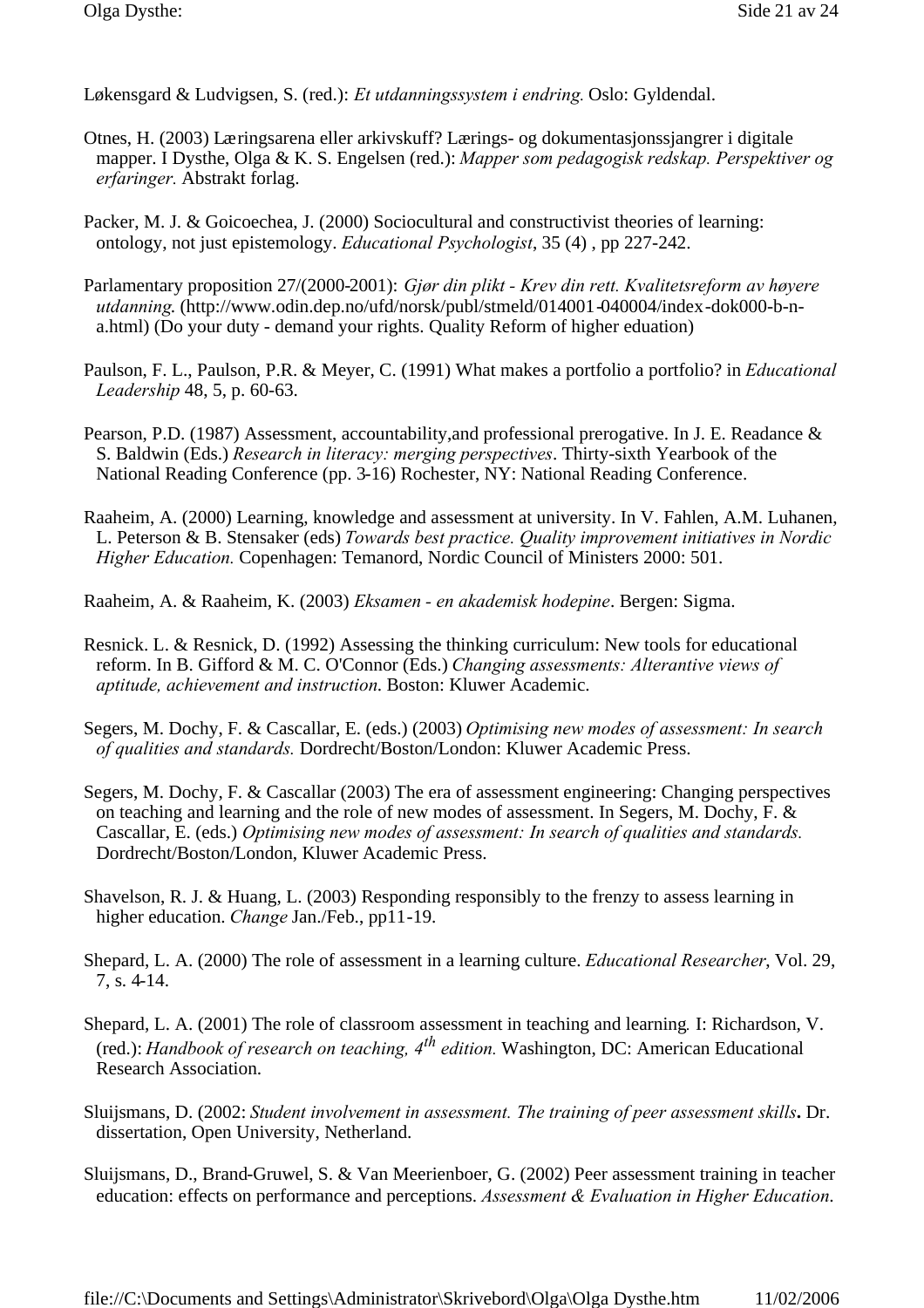Vol 27 (5), 443-453.

Säljö, R. (2001) *Læring i praksis.* Oslo: Cappelen Akademisk Forlag.

- Takle, E. S, Sorensen, E. K., Taber, M. R., Fils, D..(2000) Structuring the past, present and future through virtual portfolios. In L. Dickinck\_Holmfeld & B. Fibiger (eds.). *Learning in virtual environments*. Copenhagen: Forlaget Samfundslitteratur
- Topping, K. (2003) Self and peer asssessment in school and university. In Segers, M. Dochy, F. & Cascallar, E. (eds.) (2003) *Optimising new modes of assessment: In search of qualities and standards.* Dordrecht/Boston/London, Kluwer Academic Press.
- Wenger, E. (1998) *Communities of practice. Learning, meaning, and identity*. Cambridge: Cambridge University Press.
- Wenger, E, McDermott, R, & Snyder, W. M. (2002) *Cultivating communities of practice*. Boston, Ma: Harvard Business School Press
- Wittek, L. (2002) *Fra vurderingsinstitusjon til læringsinstitusjon? En undersøkelse av mapper som vurderings- og undervisningform ved Universitetet i Oslo*.
- Wittek, L. (2003) *Læringsarbeid og mappevurdering. En casestudie fra to profesjonsstudier ved det utdanningsvitenskapelige fakultetet.* Universitetet i Oslo.
- Wittek, L. & Dysthe, O. (2003) Kvalitetskriterier og vurdering et utviklingsområde innenfor høyere utdanning. I Dysthe, O. & Engelsen, K. S. (red.) (2003) *Mapper som pedagogisk redskap. Perspektiver og erfaringer.* Oslo: Abstrakt forlag.

"…when fully implemented, CAP planned to assess eight different types of writing at Grade 8: a proposal for solving a problem, a sketch of a person whom the writer knows, a story, an evaluation (e.g. a judgement of a literary text, book, movie, artwork, etc) an autobiographical incident, observational writing, and an essay that speculates about causes or effects (Ibid. p 25). At Grade 10 the last two writing types would be assessed, namely an essay about a controversial issue, an interpretation of a literary work and a reflective essay. Each student's writing was to be evaluated on "Criteria emphasizing the critical thinking, problem-solving, and composing requirements unique to the particular type of writing it represented" (California Education Roundtable, 1988, p.52).

The program is called "Tuning education strategies in Europe".

In Scandinavia the testing tradition has not been as strong as in the US, and the "alternative assessment" is more often seen as alternative to traditional individual pen-an-pencil school exams at the end of term.

`Authenticity': "to make the boundaries between school and the world more porous by bringing authentic contexts into classrooms, and at the same time, by developing habits of inquiry in schools that will make students good thinkers and problem solvers in the word" (Resnick 1987). This line of thought was anticipated by Dewey.

The shift of purpose from assessment for selection to assessment to support student learning comes from an understanding that "Learning is not possible without thoughtful use of quality assessment information by the learners. This is reflected in Dewey's (1993) "learning loop", Lewin's (1952) "reflective feedback" and Wiggin's (1993) "feedback loop" ….If students are to develop into life long, independent, self-directed learners they need to be included in the assessment process so the "learning loop" is complete. Reflection and assessment are essential for learning. In this respect, the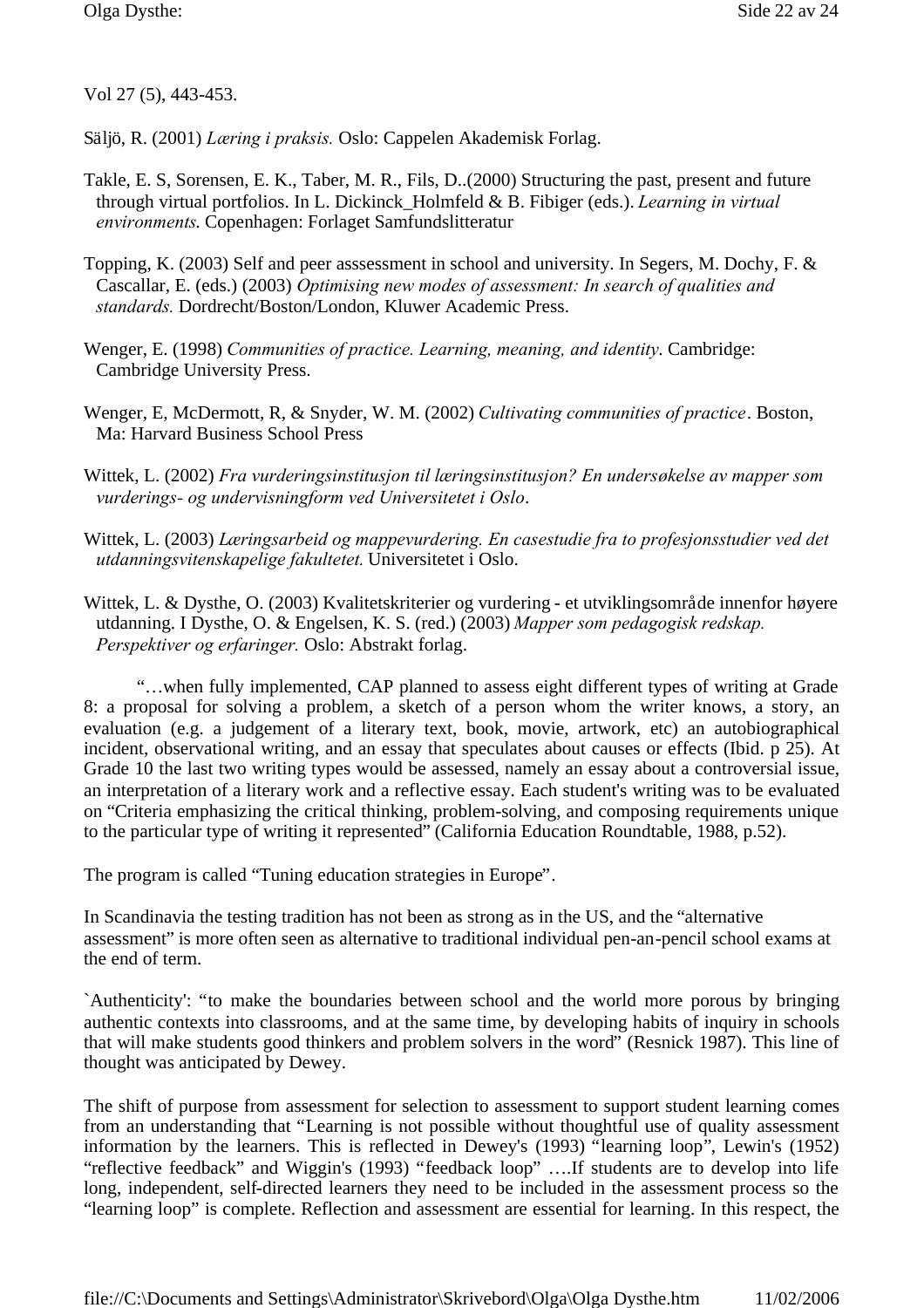concept of assessment for learning as opposed to assessment of learning has emerged" (Davis & LeMahieu 2003, p142).

"Variety in assessment techniques is a virtue not just because different learning goals are amenable to assessment by different devices, but also because the mode of assessment interacts in complex ways with the very nature of what is being assessed "(Shepard 2001:1087).

To put it very simply, hereditarian intelligence theory means that children are born intelligent or dumb, and IQ tests or objective tests would measure what they could achieve. The social efficiency curriculum aimed at eliminating waste, for instance the waste of teaching students anything they would not need in their future work, thus academic subjects should be taught only to students going to college. Even though such theories lost their popularity in the US in the 1930ies, they continued to influence curriculum thinking, according to Shepard. Behaviorist learning theories supported the teaching and testing of atomistic pieces of knowledge and there existed an alignment or congruence between dominant learning and curriculum theories underpinning teaching practices and standardized tests.

#### **The European Language Portfolio**

The European Language Portfolio is a documentation system for language proficiency based on the Common European Framework of Reference, designed as a pedagogical instrument to carry through the intensions of the Framework. It represents a top-down assessment initiative with considerable consequences for the learning culture in each classroom. Since 18 European countries already are involved, including the Nordic countries, it is indeed very influential. The portfolio contains detailed descriptions of levels of competence for listening, reading, spoken interaction, spoken production and writing in the foreign language. This Portfolio has the potential of changing foreign language teaching in the classroom and beyond, and it is envisioned as an instrument to empower the students to become autonomous learners and take responsibility for goal setting and self assessment. But importing it wholesale may do more harm than good: professional development of teachers is needed, and experience has shown that it takes time because it involves contextualising and grounding the practical pedagogy in views of learning that are compatible with the overall values of the national school system. Finland, for instance, has taken up this challenge and involved several universities in their 3 year European Language Portfolio project, which was led by Viljo Kohonen and Ulla Pajukanta, Tampere University.

http://www.jyu.fi/agora-center/dpf/research.shtml

http://www.jyu.fi/agora-center/all/kontaktie.html

http://www.jyu.fi/ktl/publications/electronic/001/kankaanranta.htm

The project is documented in the book Dysthe & Engelsen (eds.): *Mapper som pedagogisk redskap [Portfolios as pedagogical tools]* Abstrakt forlag 2003.

#### (http://stud.no/prosjekt/nordbygd)

Ludvigsen & Flo (2001) in an activity theory based analysis of portfolios in teacher education at the University of Oslo, called the portfolio `a boundary object' because it established dialogues across learning sites and across subjects as well as integrated theory with practice.

See McDowell & Sambell (1999) "The experience of innovative assessment: Student perspectives".

There exist a substantial international research literature on peer and self assessment, and even review articles of such literature i.e. Dochy, Seger & Sluijsmans 1999, Falchikow & Goldfinch 2000,